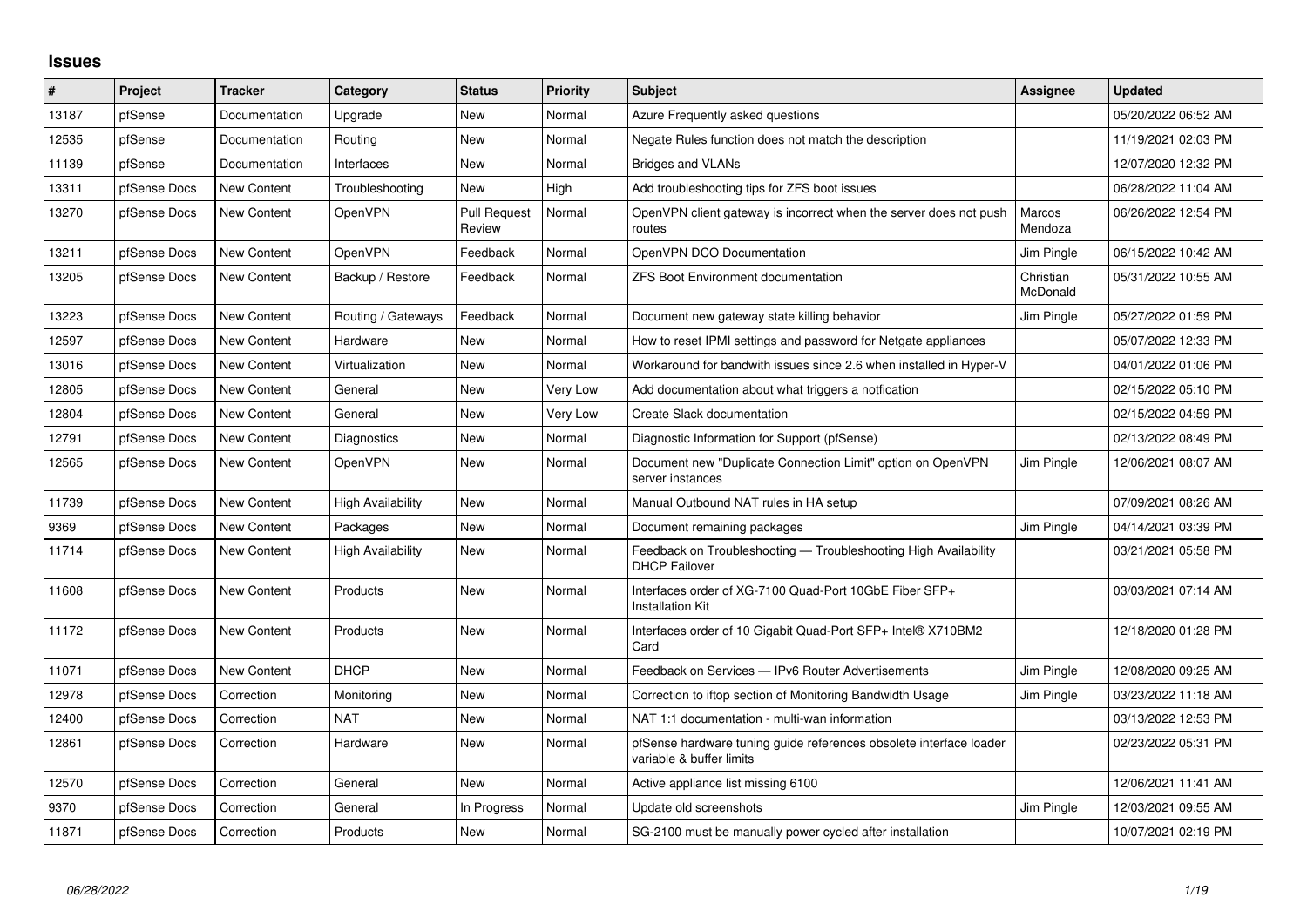| #     | Project      | <b>Tracker</b> | Category              | <b>Status</b>                 | <b>Priority</b> | <b>Subject</b>                                                                                          | Assignee          | <b>Updated</b>      |
|-------|--------------|----------------|-----------------------|-------------------------------|-----------------|---------------------------------------------------------------------------------------------------------|-------------------|---------------------|
| 12098 | pfSense Docs | Correction     | Configuration         | New                           | Normal          | Feedback on pfSense Configuration Recipes - Accessing a<br>CPE/Modem from Inside the Firewall           |                   | 07/02/2021 02:30 AM |
| 9608  | pfSense Docs | Correction     | Recipes               | New                           | Low             | Feedback on Virtualization - Virtualizing pfSense with Hyper-V                                          | Jim Pingle        | 03/06/2021 04:29 PM |
| 11145 | pfSense Docs | Correction     | Virtualization        | New                           | Very Low        | Feedback on pfSense Configuration Recipes - Virtualizing pfSense<br>with Hyper-V                        | Jim Pingle        | 03/06/2021 04:14 PM |
| 11195 | pfSense Docs | Correction     | Recipes               | New                           | Normal          | Feedback on pfSense Configuration Recipes - Accessing a<br>CPE/Modem from Inside the Firewall           | Jim Pingle        | 12/30/2020 01:13 PM |
| 11067 | pfSense Docs | Correction     | Wireless              | New                           | Normal          | Feedback on Wireless - Recommended Wireless Hardware                                                    | Jim Pingle        | 11/16/2020 07:17 AM |
| 10924 | pfSense Docs | Correction     | Recipes               | New                           | Normal          | Feedback on Virtualization - Virtualizing pfSense with VMware<br>vSphere / ESXi                         | Jim Pingle        | 09/23/2020 03:46 PM |
| 9685  | pfSense Docs | Correction     | <b>Firewall Rules</b> | New                           | Normal          | Feedback on Firewall - Floating Rules                                                                   | Jim Pingle        | 09/23/2020 02:57 PM |
| 9454  | pfSense Docs | Correction     | Interfaces            | New                           | Low             | Feedback on IDS / IPS - Snort Suppression Lists                                                         | Jim Pingle        | 09/23/2020 02:44 PM |
| 9374  | pfSense Docs | Correction     | Recipes               | New                           | Normal          | Feedback on Virtualization - Virtualizing pfSense with Hyper-V                                          | Jim Pingle        | 09/23/2020 02:40 PM |
| 8852  | pfSense Docs | Correction     | <b>DHCP</b>           | New                           | Normal          | [feedback form] Unclear about "Client Identifier" in a static mapping                                   | Jim Pingle        | 09/23/2020 02:30 PM |
| 10821 | pfSense Docs | Correction     | General               | New                           | Normal          | Use neutral language alternatives                                                                       | Jim Pingle        | 09/23/2020 10:43 AM |
| 9310  | pfSense Docs | Correction     | Products              | New                           | Normal          | Appliances with internal switch need the MAC Address section of<br>their Getting Started guides updated | Jim Pingle        | 09/23/2020 10:24 AM |
| 10482 | pfSense Docs | Correction     | Virtualization        | New                           | Normal          | In AWS, Get System Log may not show output and Get Instance<br>Screenshot may need to be used           | Jim Pingle        | 04/20/2020 09:07 AM |
| 13250 | pfSense      | Todo           | DHCP (IPv4)           | New                           | Very Low        | Clean up DHCP Server option language                                                                    | Jim Pingle        | 06/28/2022 12:01 PM |
| 12782 | pfSense      | Todo           | Build / Release       | New                           | Normal          | Disable compatibility flag                                                                              | <b>Brad Davis</b> | 06/28/2022 12:01 PM |
| 12431 | pfSense      | Todo           | Web Interface         | <b>Pull Request</b><br>Review | Normal          | GUI pages should use "POST" for AJAX calls, not "GET"                                                   | Viktor Gurov      | 06/28/2022 12:01 PM |
| 13268 | pfSense      | Todo           | Console Menu          | Ready To<br>Test              | Normal          | columns don't align nicely in console with medium-long interface<br>names                               |                   | 06/12/2022 10:32 PM |
| 13159 | pfSense      | Todo           | Web Interface         | New                           | Very Low        | Decrease distance between img-buttons in webGUI to eliminate<br>mistake entry                           |                   | 05/14/2022 06:52 AM |
| 10464 | pfSense      | Todo           | Upgrade               | New                           | Low             | Disallow package updates when a system update is available                                              |                   | 04/21/2022 12:39 PM |
| 13058 | pfSense      | Todo           | Rules / NAT           | New                           | Normal          | Add static routes and directly connected networks back to policy<br>route negation rules                |                   | 04/13/2022 08:05 AM |
| 12243 | pfSense      | Todo           | Package System        | New                           | Normal          | Implement "plugin_interfaces()"                                                                         |                   | 02/07/2022 03:50 AM |
| 12459 | pfSense      | Todo           | Virtual IP Addresses  | New                           | Normal          | Add IP Alias subnet input validation                                                                    |                   | 10/15/2021 09:35 AM |
| 12367 | pfSense      | Todo           | Installer             | New                           | Normal          | ZFS: Do not show memstick disk on target list                                                           |                   | 09/13/2021 07:37 AM |
| 12176 | pfSense      | Todo           | Interfaces            | <b>Pull Request</b><br>Review | Normal          | Hide WireGuard interfaces on appropriate pages                                                          |                   | 08/11/2021 12:52 AM |
| 12025 | pfSense      | Todo           | Web Interface         | New                           | Very Low        | Add 1:1 Validation to Notify Someone They are 1:1 NAT'ing an<br>Interface Address                       |                   | 06/11/2021 10:05 AM |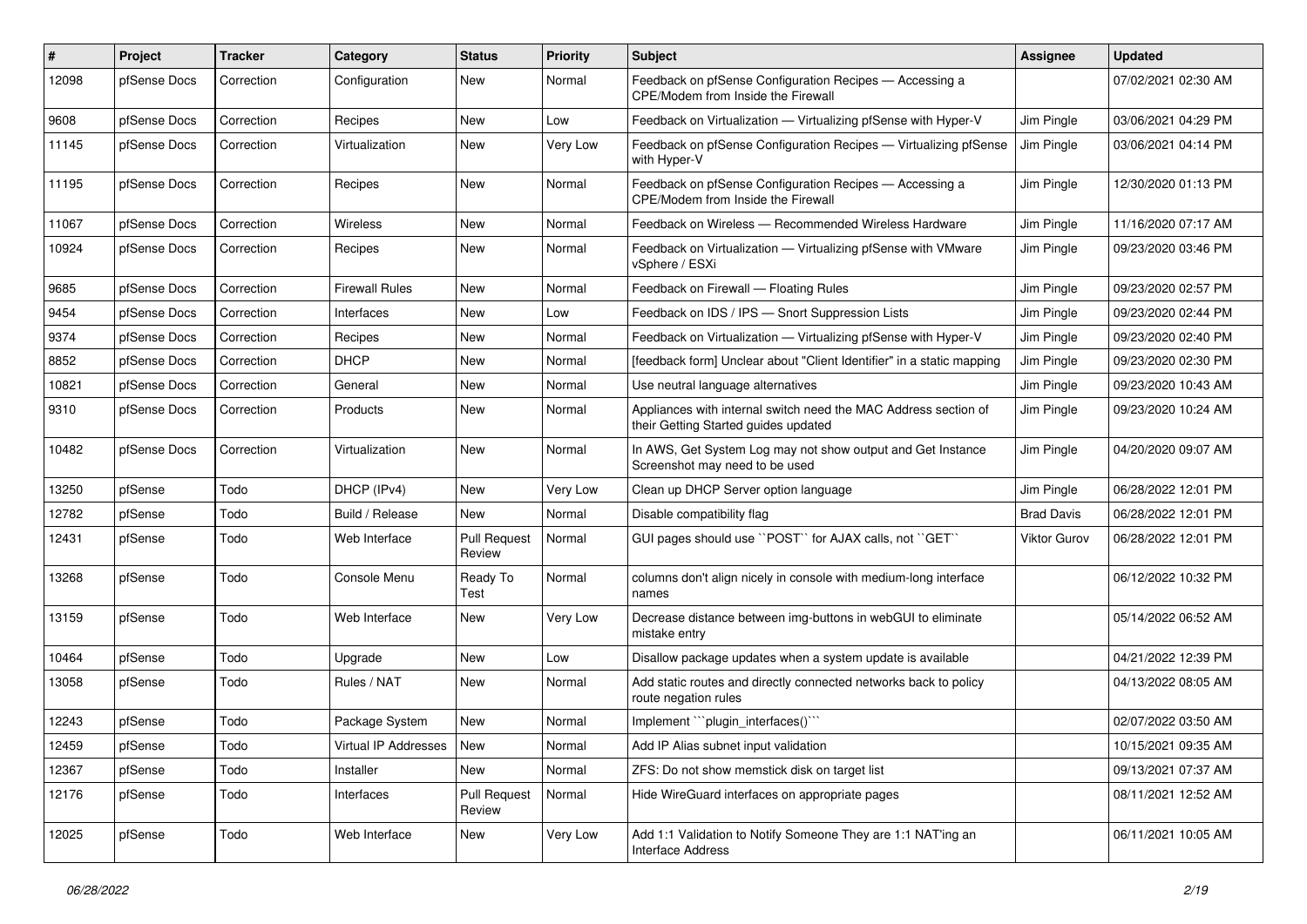| $\vert$ # | Project      | <b>Tracker</b> | Category                     | <b>Status</b>                 | <b>Priority</b> | <b>Subject</b>                                                                                          | Assignee                              | <b>Updated</b>      |
|-----------|--------------|----------------|------------------------------|-------------------------------|-----------------|---------------------------------------------------------------------------------------------------------|---------------------------------------|---------------------|
| 6647      | pfSense      | Todo           | Web Interface                | New                           | Very Low        | <b>Enable Additional Security Headers</b>                                                               |                                       | 05/14/2021 01:09 AM |
| 11280     | pfSense      | Todo           | WireGuard                    | <b>New</b>                    | Normal          | Add WireGuard to ALTQ list                                                                              |                                       | 04/27/2021 12:32 PM |
| 11508     | pfSense      | Todo           | Web Interface                | <b>Pull Request</b><br>Review | Low             | Update SimplePie to to v1.5.6                                                                           |                                       | 02/23/2021 07:23 AM |
| 10199     | pfSense      | Todo           | Translations                 | <b>New</b>                    | Very Low        | Improve Spanish translation interface                                                                   | Aluisco Miguel<br>Ricardo<br>Mastrapa | 01/22/2020 09:22 AM |
| 8743      | pfSense      | Todo           | Gateways                     | <b>New</b>                    | Low             | Gateway Groups page should list gateways in tier order                                                  |                                       | 08/14/2019 12:16 PM |
| 7385      | pfSense      | Todo           | Web Interface                | <b>New</b>                    | Normal          | Sanitize PHP includes                                                                                   |                                       | 08/13/2019 03:22 PM |
| 6332      | pfSense      | Todo           | Web Interface                | New                           | Normal          | Upgrade encryption options to cover current range of<br>recommendations                                 |                                       | 08/13/2019 02:34 PM |
| 6501      | pfSense      | Todo           | Web Interface                | New                           | Normal          | Tightening up subnet expansion                                                                          |                                       | 08/13/2019 01:23 PM |
| 5902      | pfSense      | Todo           | Configuration<br>Backend     | New                           | Normal          | Use a common place for default values                                                                   |                                       | 08/13/2019 12:53 PM |
| 1940      | pfSense      | Todo           | Logging                      | New                           | Normal          | Integrate rSyslogd                                                                                      |                                       | 07/06/2018 02:11 PM |
| 8270      | pfSense      | Todo           | Web Interface                | <b>New</b>                    | Very Low        | Fix grammatically erroneous repetition                                                                  |                                       | 01/11/2018 08:19 AM |
| 6727      | pfSense      | Todo           | Web Interface                | <b>New</b>                    | Very Low        | Missing file apple-touch-icon-precomposed.png?                                                          | <b>Jared Dillard</b>                  | 08/18/2016 02:10 PM |
| 6697      | pfSense      | Todo           | Web Interface                | New                           | Low             | White squares around the numeric values in the Status / Queues<br>page                                  | <b>Jared Dillard</b>                  | 08/15/2016 03:19 AM |
| 6390      | pfSense      | Todo           | Dashboard                    | <b>New</b>                    | Low             | Autoscale from Traffic Graph not correct size (big graphs)                                              |                                       | 05/23/2016 01:38 PM |
| 5480      | pfSense      | Todo           | Web Interface                | <b>New</b>                    | Low             | inconsistent display of default values in fields                                                        | <b>Jared Dillard</b>                  | 03/01/2016 04:59 PM |
| 33        | pfSense      | Todo           | User Manager /<br>Privileges | <b>New</b>                    | Normal          | L2TP users integration with user manager                                                                |                                       | 02/06/2016 04:53 AM |
| 32        | pfSense      | Todo           | User Manager /<br>Privileges | <b>New</b>                    | Normal          | PPPoE Server users integration with user manager                                                        |                                       | 02/06/2016 04:53 AM |
| 5445      | pfSense      | Todo           | Web Interface                | New                           | Normal          | Improve banner for "background activity"                                                                |                                       | 02/06/2016 04:43 AM |
| 2099      | pfSense      | Todo           | CARP                         | <b>New</b>                    | Normal          | Remove "queue" from CARP traffic                                                                        |                                       | 01/19/2012 10:59 AM |
| 1521      | pfSense      | Todo           | Routing                      | <b>New</b>                    | Normal          | Investigate FreeBSD route metric support for future versions                                            |                                       | 05/12/2011 11:28 AM |
| 12770     | pfSense Docs | Todo           | <b>Firewall Rules</b>        | <b>Pull Request</b><br>Review | Normal          | Feedback on Firewall - Configuring firewall rules                                                       |                                       | 06/27/2022 07:42 AM |
| 13291     | pfSense Docs | Todo           | Configuration                | New                           | Low             | Notification documentation                                                                              |                                       | 06/21/2022 10:22 AM |
| 13236     | pfSense Docs | Todo           | Products                     | New                           | Normal          | Document link speed limitations with igc and ix on 6100/4100                                            |                                       | 05/31/2022 05:53 PM |
| 12756     | pfSense Docs | Todo           | WireGuard                    | New                           | Normal          | Feedback on pfSense Configuration Recipes — WireGuard Remote<br><b>Access VPN Configuration Example</b> | Christian<br>McDonald                 | 05/31/2022 11:42 AM |
| 13229     | pfSense Docs | Todo           | <b>Captive Portal</b>        | Feedback                      | Normal          | Update documentation for IPFW to PF transition for Limiters and<br>Captive Portal                       | Jim Pingle                            | 05/27/2022 03:04 PM |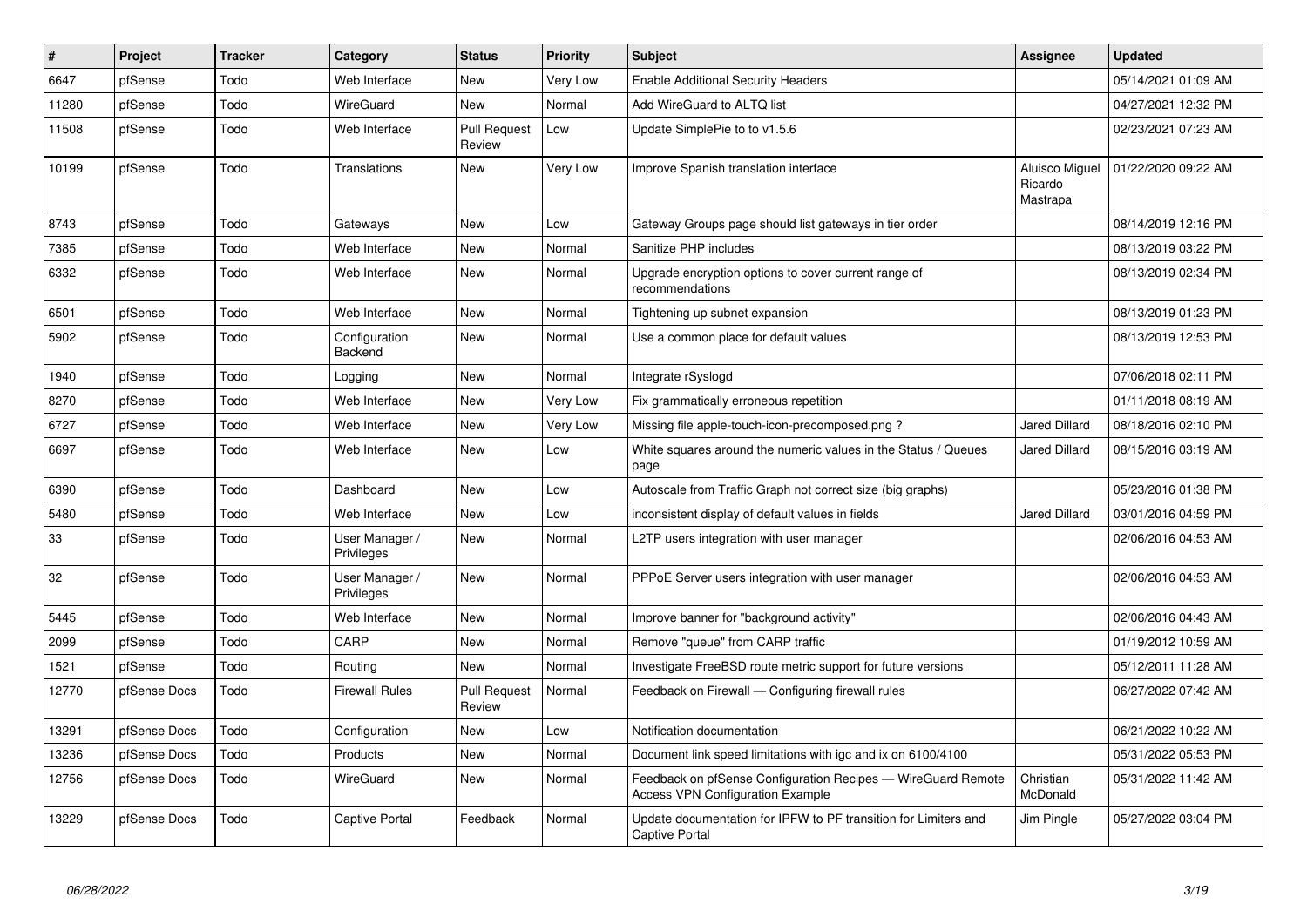| $\#$  | Project             | <b>Tracker</b> | Category                   | <b>Status</b> | <b>Priority</b> | <b>Subject</b>                                                                                              | Assignee            | <b>Updated</b>      |
|-------|---------------------|----------------|----------------------------|---------------|-----------------|-------------------------------------------------------------------------------------------------------------|---------------------|---------------------|
| 13108 | pfSense Docs        | Todo           | Installation /<br>Upgrades | New           | Normal          | ZFS filesystem implications                                                                                 | Jim Pingle          | 04/27/2022 03:18 PM |
| 13020 | pfSense Docs        | Todo           | <b>Firewall Rules</b>      | <b>New</b>    | Normal          | easyrule command documentation should document permissible<br>wildcards                                     | Jim Pingle          | 04/04/2022 08:01 AM |
| 12980 | pfSense Docs        | Todo           | OpenVPN                    | Feedback      | Normal          | Add warnings against OpenVPN Shared Key mode                                                                | Jim Pingle          | 03/24/2022 02:11 PM |
| 12883 | pfSense Docs        | Todo           | <b>DNS</b>                 | New           | Normal          | Feedback on Services - DNS Resolver - Host Overrides                                                        |                     | 02/28/2022 07:54 PM |
| 12787 | pfSense Docs        | Todo           | <b>IPsec</b>               | New           | Normal          | Feedback on pfSense Configuration Recipes - Routing Internet<br>Traffic Through a Site-to-Site IPsec Tunnel |                     | 02/11/2022 11:28 PM |
| 12659 | pfSense Docs        | Todo           | Hardware                   | <b>New</b>    | Normal          | Feedback on Hardware - Hardware Tuning and Troubleshooting -<br>Flow Control for ix                         |                     | 01/16/2022 10:22 AM |
| 12457 | pfSense Docs        | Todo           | Packages                   | New           | Very Low        | Add UPS Configuration Recipes for apcupsd and nut UPS Packages<br>with Common Brand Units                   |                     | 10/18/2021 08:37 AM |
| 12461 | pfSense Docs        | Todo           | Hardware                   | <b>New</b>    | Normal          | Improve macOS Serial Command Instructions                                                                   |                     | 10/15/2021 03:47 PM |
| 12162 | pfSense Docs        | Todo           | Products                   | New           | Normal          | Add "usb reset" as possible solution for non-booting flash drives on<br>the SG-1100                         |                     | 10/07/2021 02:19 PM |
| 12411 | pfSense Docs        | Todo           | <b>High Availability</b>   | <b>New</b>    | Normal          | Feedback on High Availability - pfSense XML-RPC Config Sync<br>Overview                                     |                     | 09/29/2021 10:39 AM |
| 12402 | pfSense Docs        | Todo           | Configuration              | New           | Normal          | Feedback on Configuration - Advanced Configuration Options -<br><b>Notifications</b>                        |                     | 09/24/2021 12:46 AM |
| 12395 | pfSense Docs        | Todo           | Packages                   | <b>New</b>    | Normal          | Feedback on Packages - FRR Package - Border Gateway<br>Protocol - BGP Required Information                  |                     | 09/21/2021 04:32 PM |
| 12268 | pfSense Docs        | Todo           | <b>Firewall Rules</b>      | New           | Normal          | Feedback on Firewall - Aliases                                                                              |                     | 08/17/2021 12:55 AM |
| 12237 | pfSense Docs        | Todo           | Hardware                   | New           | Normal          | Feedback on Hardware - Hardware Tuning and Troubleshooting                                                  |                     | 08/10/2021 03:13 AM |
| 12214 | pfSense Docs        | Todo           | General                    | <b>New</b>    | Low             | Connect to WebGui.                                                                                          |                     | 08/05/2021 04:39 AM |
| 12063 | pfSense Docs        | Todo           | Dynamic DNS                | New           | Normal          | Feedback on Services - Dynamic DNS - Configuring RFC 2136<br>Dynamic DNS updates                            |                     | 06/18/2021 06:24 PM |
| 11944 | pfSense Docs        | Todo           | Packages                   | <b>New</b>    | Normal          | Feedback on Packages - FRR Package - Bidirectional Forwarding<br>Detection                                  |                     | 05/21/2021 12:57 AM |
| 11648 | pfSense Docs        | Todo           | Packages                   | New           | Normal          | Feedback on Packages - AWS VPC Wizard - pfSense Plus<br><b>Configuration Details</b>                        |                     | 03/10/2021 06:30 AM |
| 11622 | pfSense Docs        | Todo           | <b>IPsec</b>               | New           | Normal          | Update pfSense VPC VPN Configuration Wizard docs                                                            |                     | 03/04/2021 09:36 AM |
| 11471 | pfSense Docs        | Todo           | Development                | New           | Low             | Feedback on Development - Developing Packages                                                               | Jim Pingle          | 02/19/2021 02:52 PM |
| 13306 | pfSense<br>Packages | Todo           | Nut                        | New           | Normal          | Update NUT to version 2.8.0 to match FreeBSD Packages                                                       | Denny Page          | 06/27/2022 10:45 AM |
| 13255 | pfSense<br>Packages | Todo           | OpenVPN Client<br>Export   | New           | Normal          | Set PKCS#12 algorithm when exporting OpenVPN ZIP or Windows<br><b>bundles</b>                               | Jim Pingle          | 06/08/2022 10:37 AM |
| 12354 | pfSense<br>Packages | Todo           | haproxy                    | Feedback      | High            | Update haproxy-devel to mitigate CVE-2021-40346                                                             | <b>Viktor Gurov</b> | 05/12/2022 08:50 AM |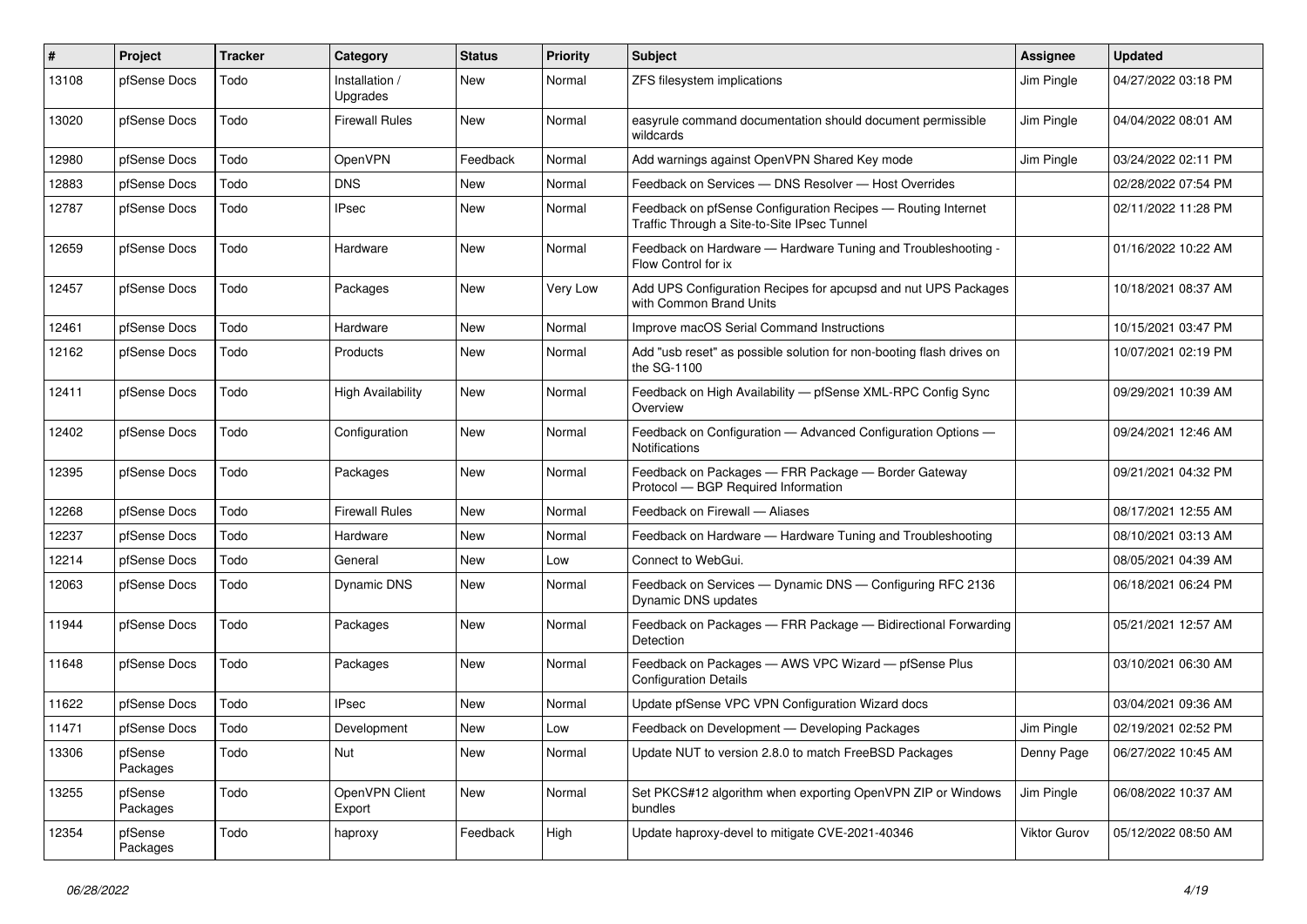| #     | Project             | <b>Tracker</b> | Category                        | <b>Status</b>                 | <b>Priority</b> | <b>Subject</b>                                                                             | Assignee             | <b>Updated</b>      |
|-------|---------------------|----------------|---------------------------------|-------------------------------|-----------------|--------------------------------------------------------------------------------------------|----------------------|---------------------|
| 12865 | pfSense<br>Packages | Todo           | <b>RRD Summary</b>              | Feedback                      | Normal          | <b>RRD Summary improvements</b>                                                            | Viktor Gurov         | 03/04/2022 12:20 PM |
| 12806 | pfSense<br>Packages | Todo           | node_exporter                   | New                           | Normal          | Update node_exporter to 1.3.1                                                              |                      | 02/15/2022 05:26 PM |
| 9200  | pfSense<br>Packages | Todo           | <b>ACME</b>                     | <b>New</b>                    | Normal          | Add DNS support for Google domain to Acme manager                                          | Jim Pingle           | 02/15/2022 03:16 AM |
| 12351 | pfSense<br>Packages | Todo           | pfBlockerNG                     | Feedback                      | Normal          | Remove non-functional feeds                                                                | Viktor Gurov         | 02/04/2022 02:29 PM |
| 12717 | pfSense<br>Packages | Todo           | Squid                           | <b>New</b>                    | Normal          | Squid 5.x Branch                                                                           |                      | 01/25/2022 06:24 PM |
| 12427 | pfSense<br>Packages | Todo           | haproxy                         | New                           | Normal          | ha-proxy: action order in the GUI is not keeped in the resulting<br>ha-proxy configuration |                      | 10/06/2021 07:02 AM |
| 6752  | pfSense<br>Packages | Todo           | <b>Status Traffic Totals</b>    | <b>New</b>                    | Low             | Traffic Totals Data Summary Graph                                                          | <b>Jared Dillard</b> | 11/08/2017 08:58 AM |
| 7411  | pfSense<br>Packages | Todo           | ladvd                           | New                           | Low             | LADVD Devices not wide enough                                                              |                      | 10/22/2017 05:04 AM |
| 13304 | pfSense             | Feature        | <b>Traffic Shaper</b><br>(ALTQ) | <b>Pull Request</b><br>Review | Normal          | Add Broadcom Netextreme II (bxe) to the altg capable check                                 |                      | 06/28/2022 12:01 PM |
| 13245 | pfSense             | Feature        | Aliases / Tables                | <b>Pull Request</b><br>Review | Normal          | Type column on Alias lists                                                                 | Jim Pingle           | 06/28/2022 12:01 PM |
| 13124 | pfSense             | Feature        | Web Interface                   | <b>Pull Request</b><br>Review | Normal          | Option to wait for interface selection before displaying firewall rules                    |                      | 06/28/2022 12:01 PM |
| 12768 | pfSense             | Feature        | Upgrade                         | New                           | Normal          | pfSense-repo: Make sure default config file exists                                         |                      | 06/28/2022 12:01 PM |
| 1831  | pfSense             | Feature        | Captive Portal                  | New                           | Normal          | Captive portal IPv6 support                                                                | Reid<br>Linnemann    | 06/28/2022 12:01 PM |
| 13305 | pfSense             | Feature        | Certificates                    | New                           | Normal          | Certificate Revocation page should show expiration date                                    |                      | 06/27/2022 10:26 AM |
| 12466 | pfSense             | Feature        | OpenVPN                         | New                           | Very Low        | Option to Disable Renegotiation timer in OpenVPN Server                                    |                      | 06/27/2022 07:22 AM |
| 13296 | pfSense             | Feature        | DHCP (IPv6)                     | New                           | Normal          | Add support for DHCP6 OPTION_PD_EXCLUDE (RFC 6603)                                         |                      | 06/24/2022 10:10 PM |
| 13297 | pfSense             | Feature        | Routing                         | New                           | Normal          | Support for Gateway Groups as Static Route destinations                                    |                      | 06/24/2022 07:41 AM |
| 13294 | pfSense             | Feature        | Gateways                        | New                           | Low             | Change gateway name                                                                        |                      | 06/22/2022 06:07 PM |
| 13293 | pfSense             | Feature        | OpenVPN                         | New                           | Normal          | Option to set auth-gen-token in OpenVPN GUI                                                |                      | 06/21/2022 02:35 PM |
| 13287 | pfSense             | Feature        | Configuration<br>Backend        | New                           | Normal          | Encode OpenVPN Custom Options                                                              |                      | 06/20/2022 10:33 AM |
| 13256 | pfSense             | Feature        | DHCP (IPv4)                     | New                           | Normal          | Better handling of duplicate IPs in static DHCP assignments                                |                      | 06/11/2022 04:51 PM |
| 13264 | pfSense             | Feature        | <b>IPsec</b>                    | New                           | Normal          | IPSec Phase2 select multiple PFS key groups                                                |                      | 06/10/2022 04:29 PM |
| 10446 | pfSense             | Feature        | Rules / NAT                     | New                           | Very Low        | VIP address is not shown in firewall rules                                                 |                      | 06/09/2022 02:07 PM |
| 13260 | pfSense             | Feature        | Authentication                  | New                           | Normal          | Add support for OpenVPN static-challenge                                                   |                      | 06/09/2022 02:04 PM |
| 13244 | pfSense             | Feature        | Web Interface                   | New                           | Normal          | Add help text under Timezone settings in the GUI                                           |                      | 06/03/2022 01:00 PM |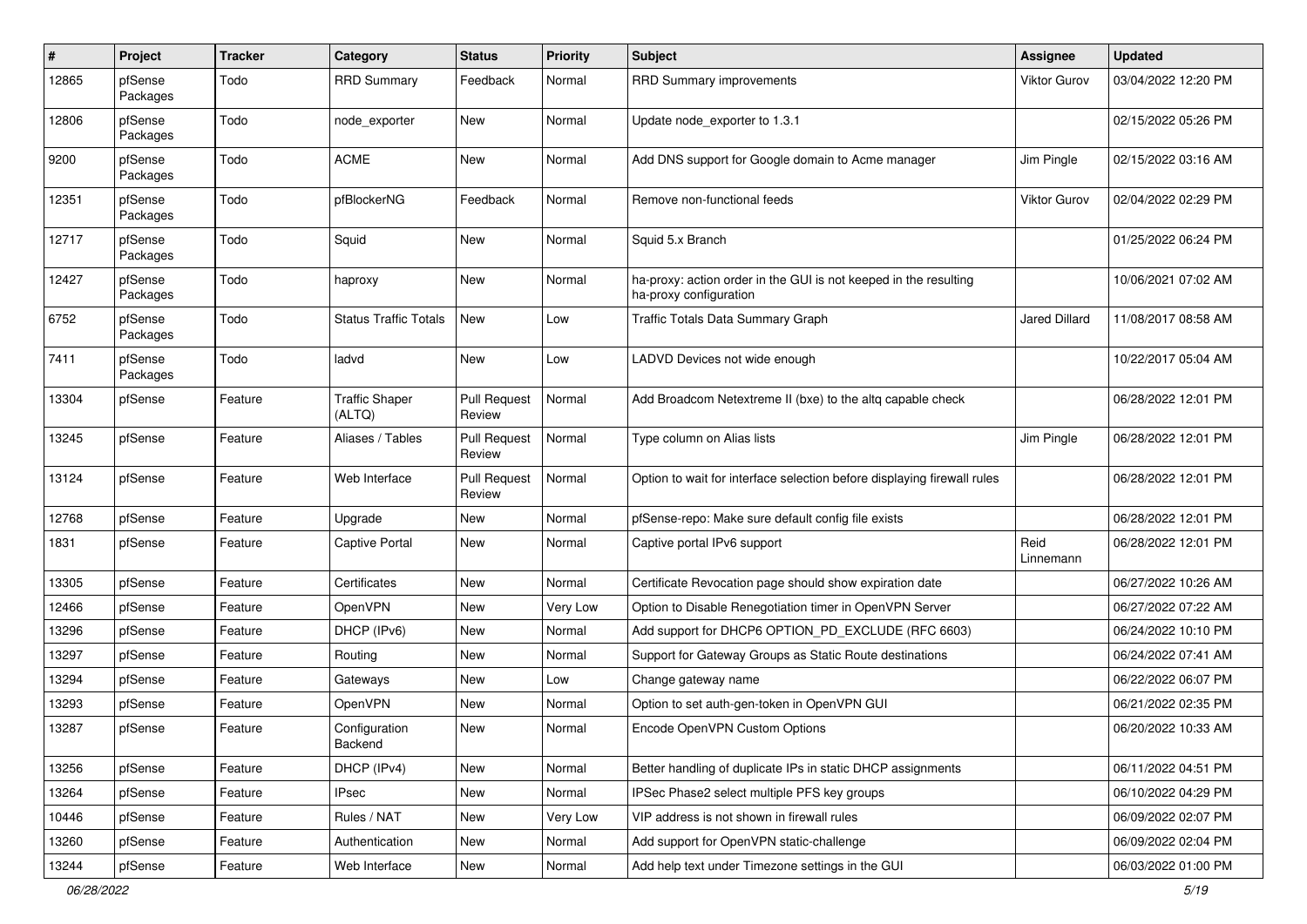| #     | Project | <b>Tracker</b> | Category                        | <b>Status</b>                 | <b>Priority</b> | <b>Subject</b>                                                                                 | Assignee                 | <b>Updated</b>      |
|-------|---------|----------------|---------------------------------|-------------------------------|-----------------|------------------------------------------------------------------------------------------------|--------------------------|---------------------|
| 13242 | pfSense | Feature        | Gateway Monitoring              | New                           | Normal          | Enhancements to static route creation/deletion for dpinger monitor<br>IPs                      |                          | 06/03/2022 11:20 AM |
| 8173  | pfSense | Feature        | Interfaces                      | New                           | Normal          | dhcp6c - RAW Options                                                                           |                          | 05/29/2022 05:34 PM |
| 13227 | pfSense | Feature        | <b>IPsec</b>                    | New                           | High            | Enable IPSec Virtual IP Pool assignment by Radius for Mobile Users<br><b>SIMPLE FIX</b>        |                          | 05/27/2022 10:15 AM |
| 13220 | pfSense | Feature        | <b>Captive Portal</b>           | New                           | Very Low        | Voucher per-roll bandwidth restrictions and traffic quotas                                     |                          | 05/26/2022 08:16 AM |
| 13219 | pfSense | Feature        | <b>Captive Portal</b>           | New                           | Very Low        | Enable/Disable single voucher roll                                                             |                          | 05/26/2022 08:14 AM |
| 9536  | pfSense | Feature        | DHCP (IPv6)                     | New                           | Normal          | Support dynamic prefix in DHCPv6 Server                                                        |                          | 05/25/2022 04:27 AM |
| 13168 | pfSense | Feature        | Dashboard                       | New                           | Low             | Multiple Dashboard views for a single user                                                     |                          | 05/16/2022 07:53 AM |
| 13165 | pfSense | Feature        | Dashboard                       | <b>Pull Request</b><br>Review | Normal          | Feat: live update for Services dashboard widget                                                |                          | 05/15/2022 01:48 AM |
| 13161 | pfSense | Feature        | Web Interface                   | New                           | Very Low        | FLASH PORT'S LED button, to help quickly find port that need to be<br>connected to patch&cable |                          | 05/14/2022 06:35 AM |
| 13094 | pfSense | Feature        | Packet Capture                  | <b>Pull Request</b><br>Review | Normal          | Allow packet capture filtering in tagged packets                                               | <b>Marcos</b><br>Mendoza | 04/24/2022 06:06 PM |
| 13091 | pfSense | Feature        | <b>OpenVPN</b>                  | <b>New</b>                    | Normal          | RFE: Ability to specify the order of OpenVPN Authentication servers                            |                          | 04/22/2022 04:30 PM |
| 13085 | pfSense | Feature        | OpenVPN                         | <b>Pull Request</b><br>Review | Normal          | OpenVPN: expose NBDD servers in GUI + fix GUI bugs                                             | Jim Pingle               | 04/22/2022 11:09 AM |
| 9544  | pfSense | Feature        | Routing                         | New                           | Normal          | Enable RADIX MPATH                                                                             |                          | 04/21/2022 12:39 PM |
| 9165  | pfSense | Feature        | Authentication                  | New                           | Normal          | only IPs can be added to sshguard whitelist                                                    |                          | 04/21/2022 12:39 PM |
| 5510  | pfSense | Feature        | Package System                  | New                           | Normal          | Need a simple way to enable/disable package-installed services                                 |                          | 04/21/2022 12:39 PM |
| 5074  | pfSense | Feature        | Upgrade                         | New                           | Normal          | Standard release notes URLs to facilitate GUI viewing before<br>upgrade                        |                          | 04/21/2022 12:39 PM |
| 1337  | pfSense | Feature        | Interfaces                      | Assigned                      | Normal          | VLANs with different MAC address than parent interface                                         |                          | 04/21/2022 12:39 PM |
| 946   | pfSense | Feature        | <b>IPsec</b>                    | New                           | Normal          | Allow aliases to be used to define IPsec phase 2 networks                                      |                          | 04/21/2022 12:39 PM |
| 790   | pfSense | Feature        | <b>Operating System</b>         | New                           | Normal          | Advanced options for dnsclient (resolv.conf)                                                   |                          | 04/21/2022 12:39 PM |
| 13072 | pfSense | Feature        | <b>Traffic Shaper</b><br>(ALTQ) | <b>Pull Request</b><br>Review | Very Low        | Matching background/font colors of queue values with dark theme.                               |                          | 04/19/2022 07:32 AM |
| 2358  | pfSense | Feature        | Rules / NAT                     | New                           | Normal          | NAT64 Support                                                                                  |                          | 04/16/2022 06:52 PM |
| 13054 | pfSense | Feature        | Package System                  | New                           | Normal          | Package plugin hook for web server configuration stanzas                                       | Jim Pingle               | 04/12/2022 03:04 PM |
| 12522 | pfSense | Feature        | OpenVPN                         | New                           | Very Low        | More flexible Client-Specific Override options for controlling options<br>pushed to clients    |                          | 04/11/2022 03:11 PM |
| 13017 | pfSense | Feature        | Packet Capture                  | New                           | Normal          | Packet capture: add preview results while capture is running                                   |                          | 04/09/2022 11:08 AM |
| 13009 | pfSense | Feature        | OpenVPN                         | New                           | Normal          | Add option for multiple remote addresses to OpenVPN Client                                     |                          | 03/31/2022 12:42 PM |
| 1826  | pfSense | Feature        | PPPoE Server                    | New                           | Normal          | PPPoE server IPv6 support                                                                      |                          | 03/25/2022 04:25 PM |
| 7783  | pfSense | Feature        | <b>Operating System</b>         | New                           | Normal          | Support for hosting VMs on pfSense using bhyve                                                 |                          | 03/25/2022 11:53 AM |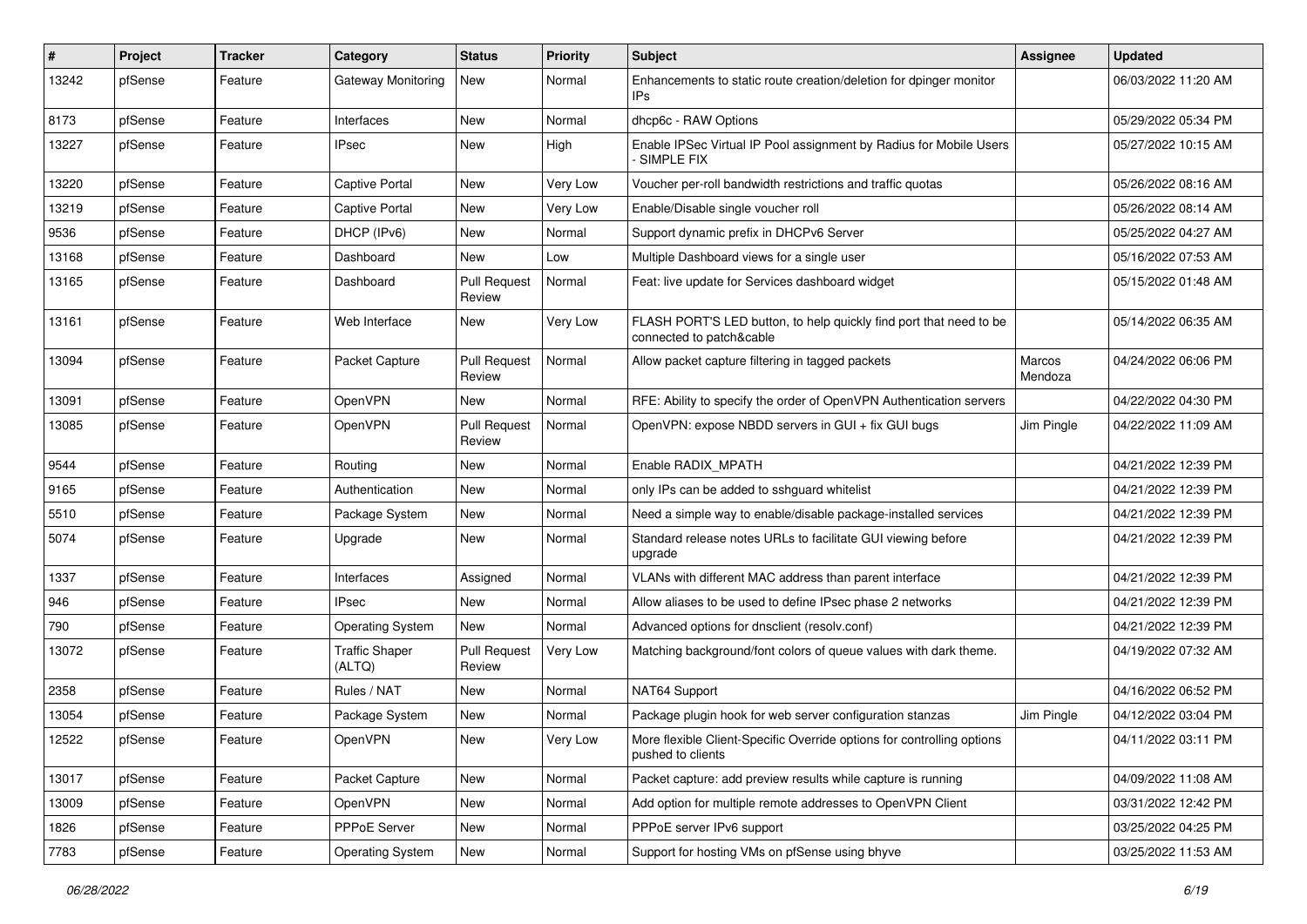| #     | Project | <b>Tracker</b> | Category                 | <b>Status</b> | <b>Priority</b> | <b>Subject</b>                                                                              | <b>Assignee</b>     | <b>Updated</b>      |
|-------|---------|----------------|--------------------------|---------------|-----------------|---------------------------------------------------------------------------------------------|---------------------|---------------------|
| 12863 | pfSense | Feature        | Authentication           | New           | Very Low        | dynamically tune sha512crypt rounds                                                         | Jim Pingle          | 03/19/2022 12:53 PM |
| 855   | pfSense | Feature        | Multi-WAN                | New           | Normal          | Ability to selectively kill states on gateways recovery                                     |                     | 03/11/2022 08:30 AM |
| 12903 | pfSense | Feature        | <b>Notifications</b>     | New           | Normal          | alternative authentication methods for email notifications?                                 |                     | 03/07/2022 07:52 AM |
| 5922  | pfSense | Feature        | <b>SNMP</b>              | <b>New</b>    | Normal          | SNMP - enable SNMP v3 functionality                                                         | <b>Viktor Gurov</b> | 03/02/2022 02:40 PM |
| 4632  | pfSense | Feature        | <b>Operating System</b>  | <b>New</b>    | Normal          | Support for Multipath TCP (MPTCP)                                                           | Jim Thompson        | 03/01/2022 05:39 AM |
| 12874 | pfSense | Feature        | <b>OpenVPN</b>           | New           | Normal          | OpenVPN RADIUS Framed-Pool                                                                  |                     | 02/25/2022 02:24 PM |
| 12553 | pfSense | Feature        | Backup / Restore         | <b>New</b>    | Normal          | Auto Config Backup: Allow selecting multiple backups for deletion                           |                     | 02/22/2022 04:27 AM |
| 12848 | pfSense | Feature        | Dynamic DNS              | New           | Normal          | Evaluation of the DynDNS "Result Match" string                                              |                     | 02/22/2022 02:01 AM |
| 12813 | pfSense | Feature        | Installer                | New           | Low             | Recover extra data in the installer                                                         |                     | 02/17/2022 07:52 AM |
| 10395 | pfSense | Feature        | Dashboard                | <b>New</b>    | Low             | Add Dashboard System Information support for more PC Engines<br>APU boards                  |                     | 02/17/2022 01:02 AM |
| 12746 | pfSense | Feature        | Interfaces               | <b>New</b>    | High            | IPoE feature for WAN interface                                                              |                     | 02/01/2022 01:42 AM |
| 10843 | pfSense | Feature        | Authentication           | New           | Normal          | Allow user manager settings to specify multiple authentication<br>servers                   |                     | 01/13/2022 07:22 AM |
| 12679 | pfSense | Feature        | Interfaces               | <b>New</b>    | Normal          | Remind user to update DHCPv6 range when changing interface IPv6<br>prefix                   |                     | 01/12/2022 07:36 AM |
| 12676 | pfSense | Feature        | Rules / NAT              | New           | Normal          | Add the Tagged option on the Port Forward rules edit page                                   |                     | 01/11/2022 05:52 AM |
| 12665 | pfSense | Feature        | Rules / NAT              | <b>New</b>    | Normal          | Ability to add custom pf rules from the GUI                                                 |                     | 01/07/2022 09:30 AM |
| 4242  | pfSense | Feature        | Authentication           | New           | Normal          | Two Factor or OTP Authentication for Admin Interface                                        |                     | 01/04/2022 12:07 PM |
| 11927 | pfSense | Feature        | DHCP (IPv4)              | Feedback      | Normal          | Allow DHCP not to serve a gateway - small fix                                               |                     | 01/03/2022 04:17 PM |
| 7626  | pfSense | Feature        | Interfaces               | <b>New</b>    | Normal          | Add IPoE support for WAN                                                                    |                     | 01/01/2022 12:31 AM |
| 10732 | pfSense | Feature        | <b>High Availability</b> | New           | Very Low        | Warning banner for secondary HA node                                                        |                     | 12/23/2021 03:34 AM |
| 12473 | pfSense | Feature        | <b>IPsec</b>             | New           | Normal          | Allow user adjustment of IPsec Keep Alive periodic checks                                   |                     | 12/22/2021 05:59 AM |
| 11588 | pfSense | Feature        | WireGuard                | New           | Low             | Automatically suggest next IP address in Wireguard interface subnet<br>when creating a peer |                     | 12/22/2021 03:35 AM |
| 12625 | pfSense | Feature        | Logging                  | <b>New</b>    | Normal          | Granular logging options for default firewall rules.                                        |                     | 12/21/2021 06:39 PM |
| 12602 | pfSense | Feature        | Dynamic DNS              | New           | Normal          | DHCPv6 should allow DDNS Client updates for hosts                                           |                     | 12/15/2021 11:00 AM |
| 12600 | pfSense | Feature        | Aliases / Tables         | New           | Normal          | allow custom mask for a network alias created from a FQDN                                   |                     | 12/15/2021 10:50 AM |
| 12091 | pfSense | Feature        | Authentication           | <b>New</b>    | Normal          | RFE: Add support for sssd authentication                                                    |                     | 12/10/2021 04:55 PM |
| 12564 | pfSense | Feature        | Aliases / Tables         | New           | Low             | add column to show that an Alias is in use by or not                                        |                     | 12/04/2021 07:25 PM |
| 12551 | pfSense | Feature        | <b>DNS Resolver</b>      | New           | Low             | Add ability to set DNS resolver search domain list                                          |                     | 12/01/2021 11:18 AM |
| 12248 | pfSense | Feature        | Package System           | New           | Low             | Package Update Availability Notification                                                    |                     | 11/28/2021 10:02 AM |
| 10404 | pfSense | Feature        | <b>NTPD</b>              | New           | Normal          | Consider using chrony for NTP services                                                      |                     | 11/23/2021 06:59 PM |
| 4128  | pfSense | Feature        | Notifications            | New           | Normal          | Email notification webgui configuration                                                     |                     | 11/18/2021 12:48 PM |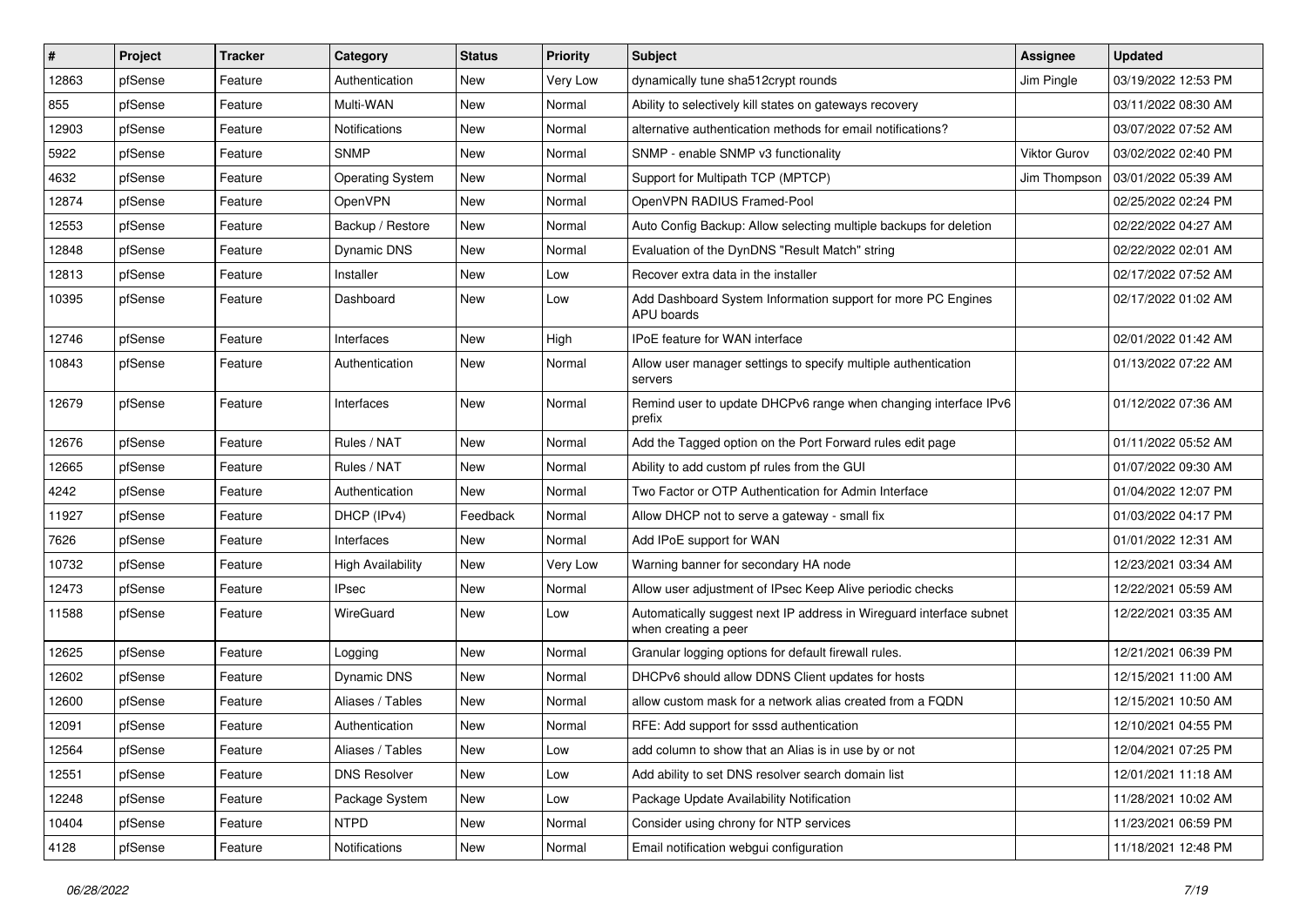| #     | Project | <b>Tracker</b> | Category                | <b>Status</b>                 | <b>Priority</b> | <b>Subject</b>                                                                                            | <b>Assignee</b>    | <b>Updated</b>      |
|-------|---------|----------------|-------------------------|-------------------------------|-----------------|-----------------------------------------------------------------------------------------------------------|--------------------|---------------------|
| 4688  | pfSense | Feature        | <b>IPsec</b>            | New                           | Normal          | Missing TFC Traffic Flow Confidentiality support                                                          |                    | 11/15/2021 12:27 PM |
| 12521 | pfSense | Feature        | <b>Operating System</b> | New                           | Very Low        | Add the BBR2, QUIC, RACK Congestion Control (CC) protocols                                                |                    | 11/15/2021 07:40 AM |
| 12495 | pfSense | Feature        | Dynamic DNS             | <b>Pull Request</b><br>Review | Normal          | DynDNS: add deSEC IPv4&v6 simultaneos update                                                              | <b>Lukas Wiest</b> | 11/01/2021 08:53 AM |
| 12494 | pfSense | Feature        | Dynamic DNS             | <b>Pull Request</b><br>Review | Normal          | DynDNS: make simultaneous update of IP and LegacyIP possible                                              | <b>Lukas Wiest</b> | 11/01/2021 08:52 AM |
| 11440 | pfSense | Feature        | Web Interface           | New                           | Low             | Expand collapsed sections by clicking anywhere on header                                                  |                    | 10/28/2021 01:35 PM |
| 9617  | pfSense | Feature        | PPP Interfaces          | <b>New</b>                    | Normal          | PPPoE Static IP Configuration in GUI                                                                      |                    | 10/15/2021 08:52 PM |
| 12458 | pfSense | Feature        | Authentication          | New                           | Normal          | Use "unixHomeDirectory" instead of "homeDirectory" when LDAP<br>authentication server is Active Directory |                    | 10/15/2021 08:18 AM |
| 9633  | pfSense | Feature        | <b>PPPoE Server</b>     | <b>New</b>                    | Normal          | PPPoE/L2TP Server Status Page                                                                             |                    | 10/09/2021 12:05 PM |
| 12370 | pfSense | Feature        | Rules / NAT             | New                           | Low             | Add limiters to Queue column on firewall rule list                                                        |                    | 09/14/2021 07:37 AM |
| 12300 | pfSense | Feature        | Hardware / Drivers      | <b>New</b>                    | Normal          | Add Aquantia Atlantic driver to pfsense                                                                   |                    | 09/14/2021 06:49 AM |
| 12343 | pfSense | Feature        | Diagnostics             | New                           | Low             | Real time traffic monitoring                                                                              |                    | 09/06/2021 01:26 PM |
| 9857  | pfSense | Feature        | <b>IPsec</b>            | New                           | Normal          | IPsec Down/Up SMTP Notifications                                                                          |                    | 08/31/2021 08:07 AM |
| 6776  | pfSense | Feature        | Rules / NAT             | <b>New</b>                    | Normal          | Allow disabling of "filter rule association" by default                                                   |                    | 08/17/2021 10:56 AM |
| 12190 | pfSense | Feature        | Rules / NAT             | New                           | Normal          | Add ability to reference ipv6 prefix in firewall rules and aliases                                        |                    | 08/05/2021 01:47 PM |
| 8794  | pfSense | Feature        | <b>NTPD</b>             | <b>New</b>                    | Normal          | NTP authentiction                                                                                         | Tod L              | 08/05/2021 01:20 AM |
| 8520  | pfSense | Feature        | Interfaces              | New                           | Normal          | Option to auto-renew DHCP on interface with an offline gateway or<br>marked as down                       |                    | 07/20/2021 11:00 AM |
| 12121 | pfSense | Feature        | OpenVPN                 | New                           | Normal          | Wider "local network(s)" fields in OpenVPN server configuration                                           |                    | 07/19/2021 07:37 AM |
| 12139 | pfSense | Feature        | <b>DNS Forwarder</b>    | New                           | Normal          | Add support in for specifying a DNSMASQ configuration file                                                |                    | 07/16/2021 09:45 PM |
| 12120 | pfSense | Feature        | <b>DHCP Relay</b>       | New                           | Normal          | Permit several sets of destination DHCP servers in DHCP relay                                             |                    | 07/11/2021 05:41 PM |
| 6738  | pfSense | Feature        | Web Interface           | <b>New</b>                    | Normal          | GUI Action Buttons replicated to the top of the List                                                      |                    | 07/10/2021 01:04 PM |
| 10290 | pfSense | Feature        | Aliases / Tables        | New                           | Very Low        | Firewall Aliases Add button on top of list                                                                |                    | 07/10/2021 01:03 PM |
| 11956 | pfSense | Feature        | Web Interface           | <b>New</b>                    | Normal          | "add" button in the top of pages with many user-added items                                               |                    | 07/10/2021 01:01 PM |
| 628   | pfSense | Feature        | Web Interface           | New                           | Low             | Ability to specify listen IP address of management services (SSH,<br>web interface)                       |                    | 07/09/2021 01:21 PM |
| 12077 | pfSense | Feature        | Gateways                | <b>New</b>                    | Normal          | Allow stick-connections per gateway group                                                                 |                    | 06/24/2021 08:45 AM |
| 12066 | pfSense | Feature        | <b>Operating System</b> | New                           | Very Low        | Include man and man pages for all core programs and packages                                              |                    | 06/21/2021 07:44 AM |
| 12055 | pfSense | Feature        | Virtual IP Addresses    | Feedback                      | Normal          | Option to disable XMLRPC Sync for Loopback Virtual IPs                                                    |                    | 06/18/2021 09:05 AM |
| 11974 | pfSense | Feature        | <b>XMLRPC</b>           | New                           | Normal          | XMLRPC synchronization for igmmproxy settings                                                             |                    | 05/29/2021 03:58 PM |
| 11954 | pfSense | Feature        | <b>IGMP Proxy</b>       | New                           | Normal          | Multicast limits                                                                                          |                    | 05/25/2021 12:36 AM |
| 11921 | pfSense | Feature        | <b>DNS Resolver</b>     | New                           | Very Low        | Feature Request: Compile unbound with EDNS Client Subnet (ECS)<br>module (--enable-subnet)                |                    | 05/14/2021 07:29 AM |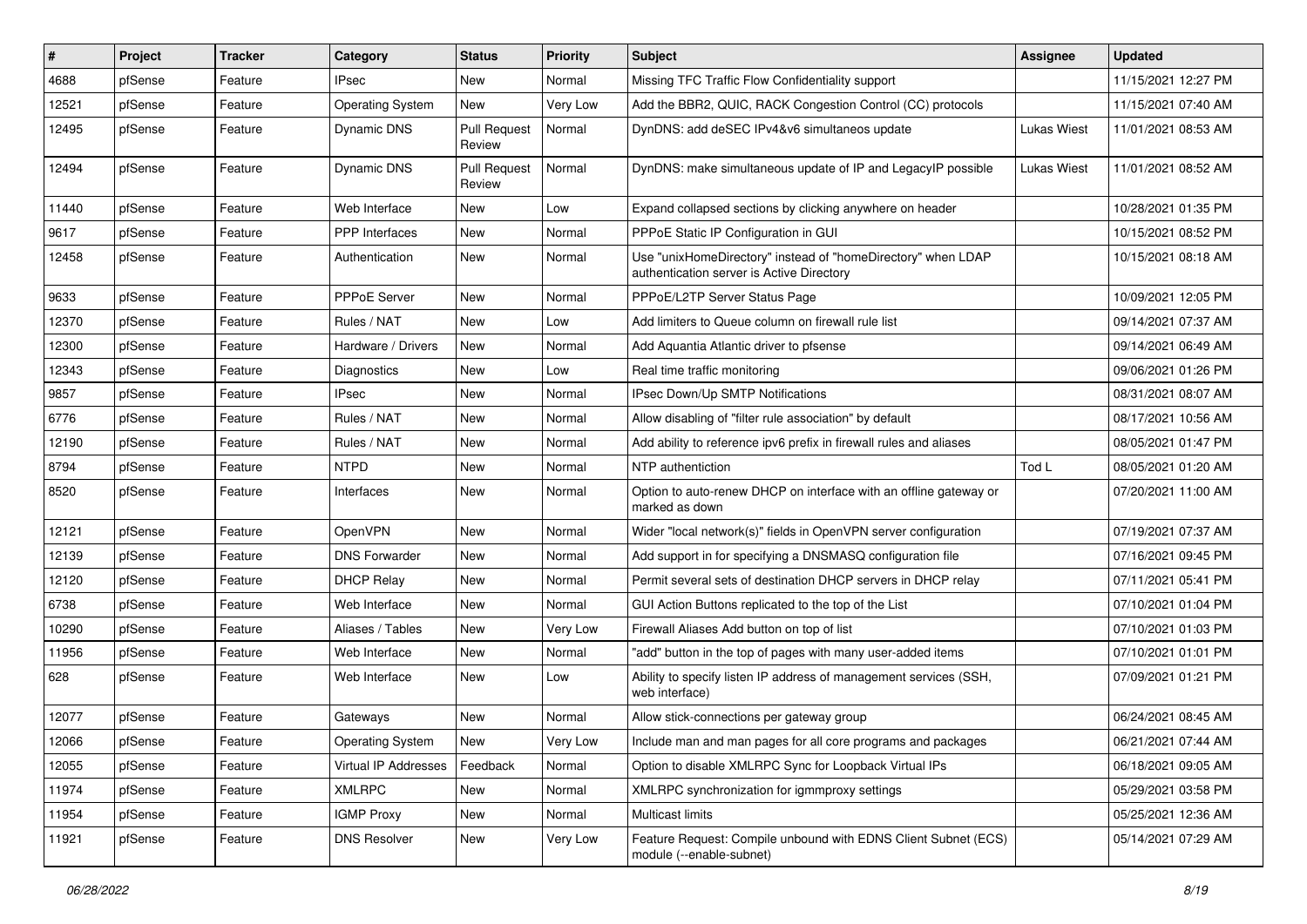| #     | Project | <b>Tracker</b> | Category                        | <b>Status</b>                 | <b>Priority</b> | <b>Subject</b>                                                                                                                   | Assignee     | <b>Updated</b>      |
|-------|---------|----------------|---------------------------------|-------------------------------|-----------------|----------------------------------------------------------------------------------------------------------------------------------|--------------|---------------------|
| 5331  | pfSense | Feature        | <b>IPsec</b>                    | New                           | Normal          | IPSec table for tuning strongswan.conf                                                                                           |              | 05/05/2021 12:10 AM |
| 11876 | pfSense | Feature        | Hardware / Drivers              | <b>New</b>                    | Normal          | OpenSSL does not use QAT acceleration on pfSense Plus<br>21.02-RELEASE-p1 or 21.05-DEVELOPMENT                                   |              | 05/03/2021 08:02 AM |
| 11262 | pfSense | Feature        | Rules / NAT                     | <b>New</b>                    | Normal          | Time Based Rules - selects all days in the current month                                                                         |              | 04/27/2021 12:32 PM |
| 7201  | pfSense | Feature        | <b>NTPD</b>                     | New                           | Normal          | NTP Support multiple GPS reference clocks                                                                                        |              | 04/27/2021 12:31 PM |
| 8330  | pfSense | Feature        | DHCP (IPv4)                     | New                           | Normal          | add options for ddns-local-address statements                                                                                    |              | 04/27/2021 12:31 PM |
| 11856 | pfSense | Feature        | Diagnostics                     | New                           | Normal          | Replace/add Alias or DNS names for known LAN addresses in the<br>State table                                                     |              | 04/27/2021 08:01 AM |
| 11757 | pfSense | Feature        | <b>XMLRPC</b>                   | New                           | Normal          | Allow XMLRPC sync to bypass default auth server in favor of local<br>database                                                    |              | 03/30/2021 03:18 PM |
| 11604 | pfSense | Feature        | WireGuard                       | New                           | Normal          | WireGuard Dynamic Listen Port Randomization                                                                                      |              | 03/19/2021 10:59 AM |
| 11498 | pfSense | Feature        | WireGuard                       | New                           | Normal          | WireGuard does not pass multicast traffic to peer                                                                                | Peter Grehan | 03/19/2021 10:59 AM |
| 11302 | pfSense | Feature        | WireGuard                       | <b>New</b>                    | Normal          | WireGuard XMLRPC sync                                                                                                            |              | 03/19/2021 10:59 AM |
| 11625 | pfSense | Feature        | <b>OpenVPN</b>                  | New                           | Normal          | Cisco-AVPair aliases support                                                                                                     |              | 03/05/2021 12:35 AM |
| 11589 | pfSense | Feature        | <b>Traffic Graphs</b>           | <b>Pull Request</b><br>Review | Low             | Fix iftop experimental traffic fetcher, unify and improve output style                                                           |              | 03/03/2021 03:30 PM |
| 2218  | pfSense | Feature        | CARP                            | New                           | Normal          | Ability to delay CARP master status at boot time                                                                                 |              | 03/03/2021 11:57 AM |
| 11438 | pfSense | Feature        | Hardware / Drivers              | <b>New</b>                    | Low             | Allow multiple cryptographic accelerator modules to be loaded at the<br>same time                                                |              | 02/18/2021 12:40 PM |
| 4405  | pfSense | Feature        | <b>Traffic Shaper</b><br>(ALTQ) | In Progress                   | Normal          | Traffic shaping doesn't work when applied to a bridge interface                                                                  | Luiz Souza   | 02/09/2021 12:05 PM |
| 11379 | pfSense | Feature        | Captive Portal                  | New                           | Normal          | <b>Template Roll Printer</b>                                                                                                     |              | 02/07/2021 05:26 AM |
| 11369 | pfSense | Feature        | <b>Operating System</b>         | New                           | Low             | add Enabling IPv6 Source Address Validation support                                                                              |              | 02/04/2021 10:03 AM |
| 11324 | pfSense | Feature        | Logging                         | <b>New</b>                    | Normal          | Separate syslog "Remote log servers" Parameters                                                                                  |              | 01/27/2021 10:47 AM |
| 3895  | pfSense | Feature        | Configuration<br>Backend        | New                           | Normal          | Timeout for "Apply change"                                                                                                       |              | 01/25/2021 08:07 AM |
| 9942  | pfSense | Feature        | <b>Operating System</b>         | New                           | Normal          | Give pfSense the possibility to change the keyboard Layout for<br>console users                                                  |              | 01/22/2021 02:33 AM |
| 11270 | pfSense | Feature        | <b>VPN</b> (Multiple<br>Types)  | <b>New</b>                    | Low             | Consider integrating Nebula mesh VPN                                                                                             |              | 01/20/2021 03:34 PM |
| 11257 | pfSense | Feature        | Upgrade                         | <b>New</b>                    | Normal          | Installed Packages: Update all button                                                                                            |              | 01/18/2021 10:45 AM |
| 11243 | pfSense | Feature        | Interfaces                      | New                           | Normal          | individual pfctl snort2c tables per interface only blocking IPs for<br>specific interface when a rule triggers in snort/suricata |              | 01/14/2021 03:02 PM |
| 286   | pfSense | Feature        | Backup / Restore                | New                           | Normal          | Backup/restore users individually                                                                                                |              | 01/09/2021 03:48 PM |
| 2504  | pfSense | Feature        | <b>LAGG Interfaces</b>          | New                           | Normal          | lagg enhancements                                                                                                                |              | 01/08/2021 12:17 PM |
| 11213 | pfSense | Feature        | Gateways                        | New                           | Low             | Option to mark gateway as down directly from Table                                                                               |              | 01/03/2021 07:09 AM |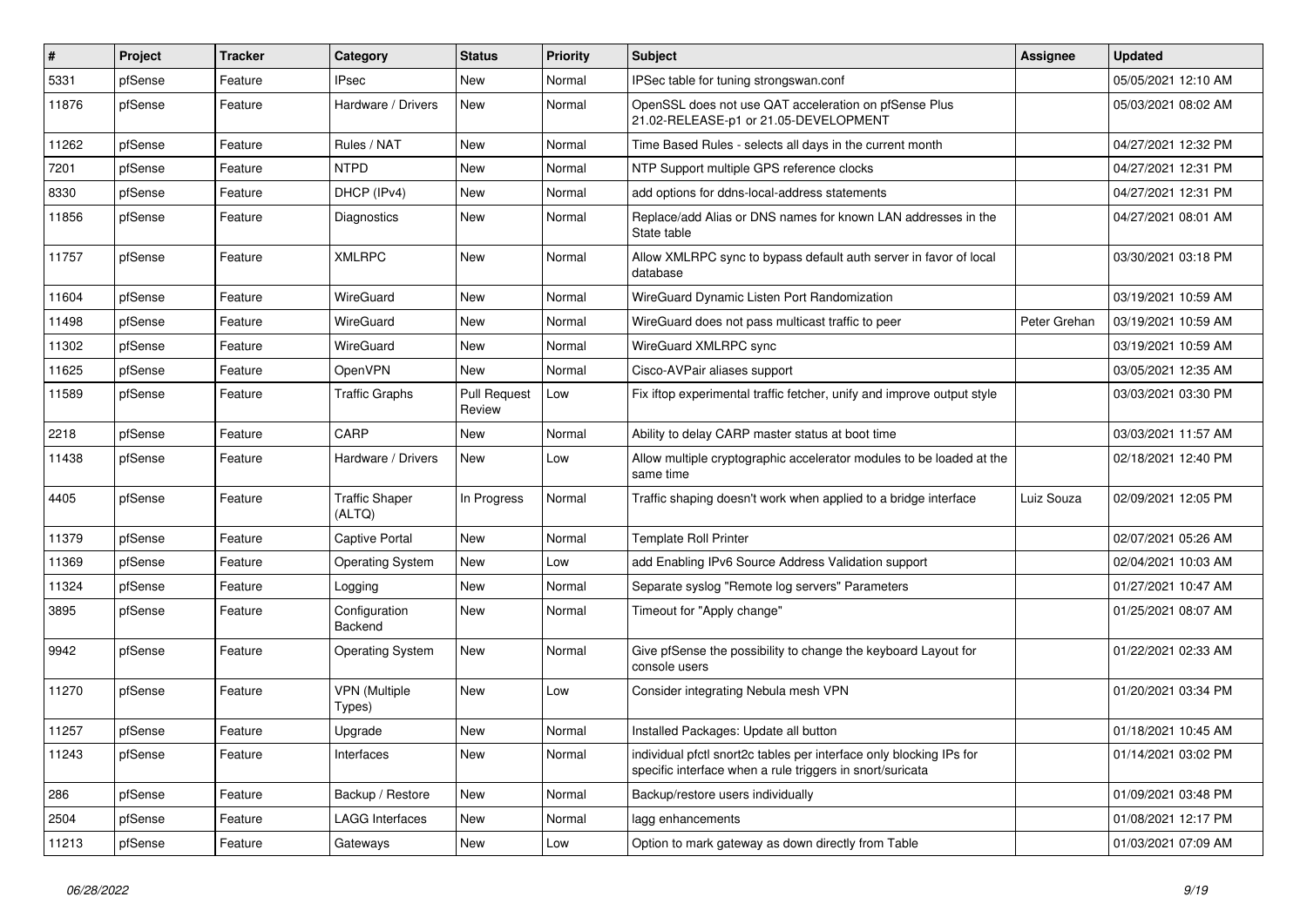| #     | Project | <b>Tracker</b> | Category                | <b>Status</b>                 | <b>Priority</b> | Subject                                                                                 | Assignee      | <b>Updated</b>      |
|-------|---------|----------------|-------------------------|-------------------------------|-----------------|-----------------------------------------------------------------------------------------|---------------|---------------------|
| 10238 | pfSense | Feature        | <b>Operating System</b> | New                           | Very Low        | Periodic Scrub of ZFS filesystem                                                        |               | 12/31/2020 03:02 PM |
| 9226  | pfSense | Feature        | Web Interface           | New                           | Normal          | zfs GUI functionality - alerts                                                          |               | 12/31/2020 02:50 PM |
| 10962 | pfSense | Feature        | <b>Dynamic DNS</b>      | New                           | Normal          | Add Cpanel support for Dynamic DNS Clients                                              |               | 12/28/2020 01:56 PM |
| 11189 | pfSense | Feature        | <b>Captive Portal</b>   | New                           | Normal          | Captive Portal - Tarpit option                                                          |               | 12/23/2020 06:44 PM |
| 11169 | pfSense | Feature        | Interfaces              | New                           | Very Low        | Changing interface index order                                                          |               | 12/17/2020 05:44 AM |
| 10223 | pfSense | Feature        | Interfaces              | New                           | Normal          | Add the ability to create additional loopback interfaces                                |               | 12/15/2020 04:35 PM |
| 10918 | pfSense | Feature        | Aliases / Tables        | New                           | Low             | IP Aliases de-duplication                                                               |               | 12/13/2020 11:37 PM |
| 2386  | pfSense | Feature        | Interfaces              | <b>Pull Request</b><br>Review | Normal          | Bridge member that is not an assigned interface                                         | Viktor Gurov  | 12/02/2020 06:01 AM |
| 11084 | pfSense | Feature        | <b>Dynamic DNS</b>      | New                           | Normal          | Dynamic DNS include option to specify virtual IP addresses                              |               | 11/19/2020 01:26 PM |
| 11056 | pfSense | Feature        | Interfaces              | New                           | Normal          | Add option to disable flow-control on interfaces in GUI                                 |               | 11/11/2020 04:41 PM |
| 10280 | pfSense | Feature        | Dashboard               | New                           | Low             | DHCP Leases widget                                                                      |               | 11/07/2020 09:18 PM |
| 11004 | pfSense | Feature        | DHCP (IPv4)             | New                           | Low             | DHCP reservations with no IP address show entries in DHCP leases                        |               | 10/26/2020 07:22 AM |
| 10995 | pfSense | Feature        | <b>Operating System</b> | New                           | Low             | Remove VMware MSI-X from the PCI blacklist.                                             |               | 10/20/2020 11:40 AM |
| 6742  | pfSense | Feature        | Authentication          | New                           | Normal          | OAuth2 authentication for OpenVPN (and for FreeRadius)                                  | Jim Thompson  | 10/19/2020 09:19 AM |
| 3377  | pfSense | Feature        | Captive Portal          | New                           | Normal          | OAuth2 authentication in captive portal                                                 | Jim Thompson  | 10/19/2020 09:13 AM |
| 7405  | pfSense | Feature        | DHCP (IPv4)             | New                           | Normal          | Ability to add dhcp host reservations from "Diagnostics -> ARP table"                   |               | 10/12/2020 08:22 AM |
| 7287  | pfSense | Feature        | <b>NTPD</b>             | New                           | Normal          | NTP add support for ACTS ref clock                                                      |               | 10/12/2020 07:45 AM |
| 9970  | pfSense | Feature        | Captive Portal          | New                           | Low             | Captive Portal and SAML2 Integration                                                    | Mauro Braggio | 10/12/2020 07:39 AM |
| 10904 | pfSense | Feature        | <b>DHCP Relay</b>       | <b>Pull Request</b><br>Review | Normal          | Support vti interfaces in dhcrelay                                                      | Luiz Souza    | 10/12/2020 07:35 AM |
| 1257  | pfSense | Feature        | Certificates            | <b>Pull Request</b><br>Review | Normal          | Handle encypted CA/Certificate private keys                                             |               | 10/12/2020 07:12 AM |
| 8149  | pfSense | Feature        | <b>NTPD</b>             | New                           | Normal          | <b>NTPsec</b>                                                                           |               | 10/11/2020 10:59 AM |
| 9718  | pfSense | Feature        | Diagnostics             | New                           | Low             | Make diag_states_summary table sortable                                                 |               | 10/06/2020 09:12 AM |
| 4776  | pfSense | Feature        | Wireless                | New                           | Normal          | Add 802.1x dynamic vlan support                                                         |               | 10/02/2020 07:42 AM |
| 6960  | pfSense | Feature        | DHCP (IPv4)             | New                           | Normal          | Consider replacing ISC DHCP server with KEA DHCP                                        |               | 09/24/2020 01:59 PM |
| 1683  | pfSense | Feature        | Rules / NAT             | New                           | Normal          | PF scrub min-ttl option                                                                 |               | 09/23/2020 01:52 AM |
| 10645 | pfSense | Feature        | Package System          | New                           | Very Low        | Choosing active repo after restoring config but before starting pkgs<br>auto-installing |               | 09/22/2020 01:04 PM |
| 6457  | pfSense | Feature        | Installer               | New                           | Normal          | Allow ability to configure AWS EC2 AMI via userdata                                     |               | 09/21/2020 02:54 PM |
| 7671  | pfSense | Feature        | Gateway Monitoring      | New                           | Normal          | Gateway Monitoring Via Custom Script or Telnet.                                         |               | 09/18/2020 02:59 PM |
| 10890 | pfSense | Feature        | Interfaces              | New                           | Normal          | Allow multiple assigned interfaces to track status of a single switch<br>port           |               | 09/14/2020 07:20 AM |
| 9130  | pfSense | Feature        | DHCP (IPv4)             | New                           | Normal          | Request ID [#INC-16195]: DHCP - PXE Boot                                                |               | 09/10/2020 01:39 PM |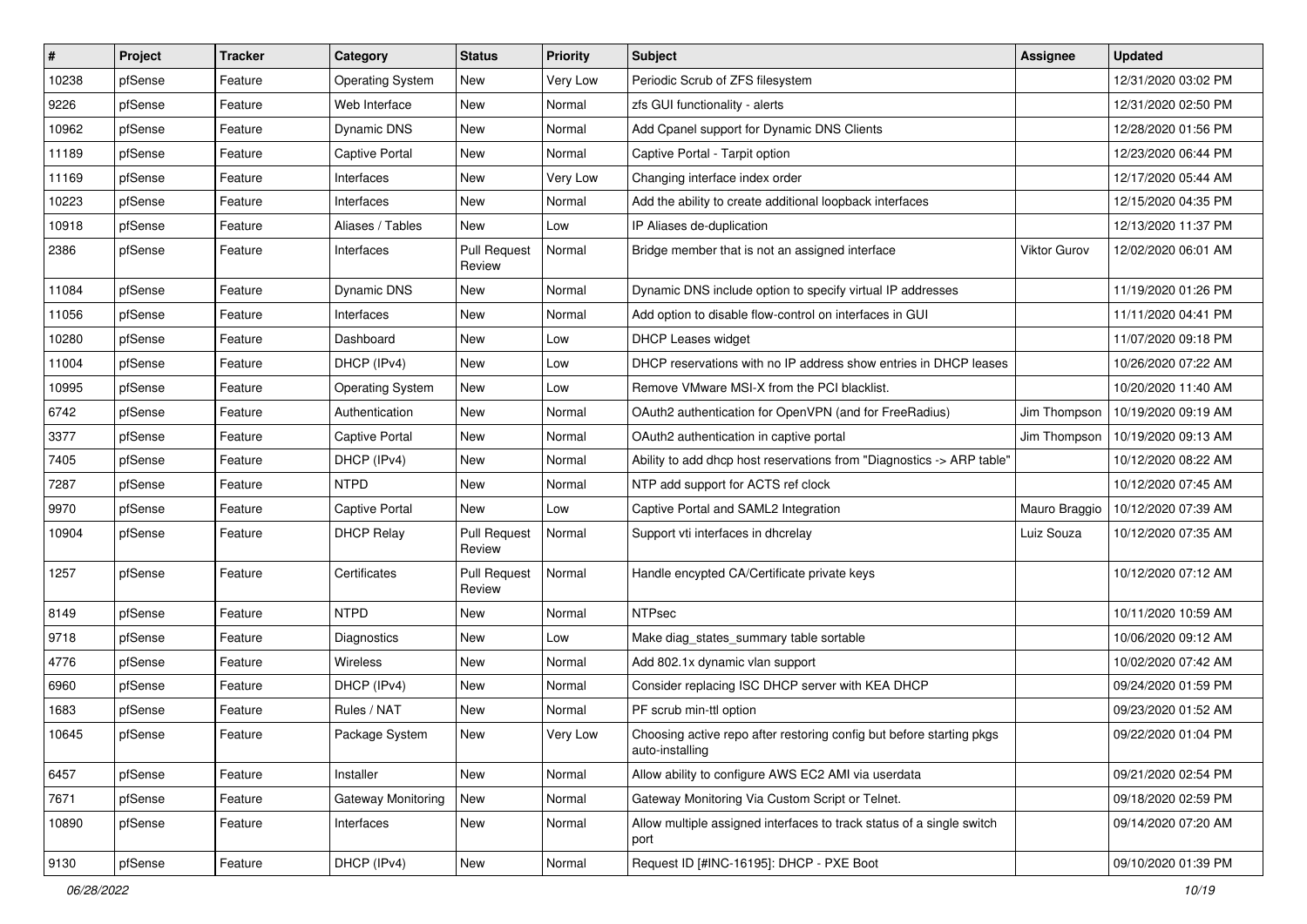| ∦     | Project | <b>Tracker</b> | Category                                 | <b>Status</b> | <b>Priority</b> | <b>Subject</b>                                                                                         | <b>Assignee</b> | <b>Updated</b>      |
|-------|---------|----------------|------------------------------------------|---------------|-----------------|--------------------------------------------------------------------------------------------------------|-----------------|---------------------|
| 4591  | pfSense | Feature        | IPsec                                    | New           | Normal          | IPSec Failover Support for IP Addresses instead of Dynamic DNS /<br>Failover Group                     |                 | 09/04/2020 12:17 AM |
| 10839 | pfSense | Feature        | <b>Traffic Shaper</b><br>(ALTQ)          | New           | Normal          | Add popular messengers to the Traffic Shaper Wizard                                                    |                 | 08/18/2020 10:07 AM |
| 10805 | pfSense | Feature        | Hardware / Drivers                       | New           | Normal          | Intel QAT (QuickAssist) encryption support for PfSense                                                 |                 | 07/31/2020 03:13 PM |
| 10802 | pfSense | Feature        | DHCP (IPv4)                              | New           | Very Low        | Seperator for DHCP Static Mapped leases                                                                |                 | 07/31/2020 10:30 AM |
| 6544  | pfSense | Feature        | DHCP (IPv4)                              | New           | Very Low        | RFC 3046 DHCP Option 82 support (and RFC 3315/4649/4580 for<br>IPv6)                                   |                 | 07/13/2020 02:14 AM |
| 10731 | pfSense | Feature        | <b>XMLRPC</b>                            | New           | Very Low        | XML-sync primary/secondary config flag                                                                 |                 | 07/06/2020 03:52 PM |
| 9717  | pfSense | Feature        | Web Interface                            | New           | Low             | Search box for pfsense?                                                                                |                 | 07/05/2020 02:14 PM |
| 9876  | pfSense | Feature        | <b>Operating System</b>                  | New           | Normal          | PFsense on KVM: Web interface hint to disable "Hardware"<br>Checksum Offloading"                       |                 | 07/03/2020 07:11 AM |
| 10718 | pfSense | Feature        | Notifications                            | New           | Normal          | Email notifications - add new field to enter a from: name                                              |                 | 07/01/2020 09:08 AM |
| 8712  | pfSense | Feature        | <b>Traffic Shaper</b><br>(ALTQ)          | New           | Normal          | QOS on ipsec links                                                                                     |                 | 06/22/2020 06:27 AM |
| 10651 | pfSense | Feature        | OpenVPN                                  | <b>New</b>    | Normal          | Remove/replace deprecated OpenVPN options                                                              |                 | 06/10/2020 11:32 AM |
| 10621 | pfSense | Feature        | Hardware / Drivers                       | Feedback      | Normal          | Update system.inc/system_identify_specific_platform() update to<br>accommodate AWS, Azure and GCP      |                 | 06/02/2020 03:16 PM |
| 2983  | pfSense | Feature        | DHCP (IPv4)                              | New           | Normal          | DHCPD: Add vendor-class-identifier and MAC-OIDs                                                        |                 | 05/29/2020 09:24 PM |
| 10581 | pfSense | Feature        | Logging                                  | New           | Normal          | Provide ability to disable nginx access logging to remote syslog<br>server                             |                 | 05/21/2020 08:36 PM |
| 10467 | pfSense | Feature        | Notifications                            | New           | Very Low        | Email alert functionality for system health                                                            |                 | 05/21/2020 06:02 AM |
| 6228  | pfSense | Feature        | <b>Operating System</b>                  | New           | Normal          | Please provide a means for IGMPv3 and MLDv2 support                                                    |                 | 05/20/2020 03:21 PM |
| 8775  | pfSense | Feature        | Authentication                           | New           | Very Low        | Use SRV record for LDAP Authentication                                                                 |                 | 05/06/2020 07:49 AM |
| 10514 | pfSense | Feature        | Web Interface                            | New           | Normal          | Add to every page an unparsed Notes field for administrative<br>reference                              |                 | 04/30/2020 06:32 PM |
| 7260  | pfSense | Feature        | Rules / NAT                              | New           | Normal          | Source OS / p0f Database Missing Modern Operating Systems                                              |                 | 04/18/2020 02:25 AM |
| 10468 | pfSense | Feature        | Web Interface                            | New           | Normal          | Allow to download log files from WebGUI                                                                |                 | 04/17/2020 06:17 AM |
| 9156  | pfSense | Feature        | OpenVPN                                  | New           | Normal          | OpenVPN: Add tickbox for 'nopool' directive                                                            |                 | 04/14/2020 01:45 PM |
| 10237 | pfSense | Feature        | Upgrade                                  | New           | Normal          | Take ZFS snapshot on Upgrade                                                                           |                 | 04/07/2020 03:58 PM |
| 10401 | pfSense | Feature        | Dashboard                                | New           | Normal          | Request: ability to sort/separate stopped/running Service(s) on<br>Dashboard -> Services Status widget |                 | 03/31/2020 04:48 PM |
| 3718  | pfSense | Feature        | IPv6 Router<br>Advertisements<br>(RADVD) | New           | Normal          | radvd - enhancement proposal: ability to advertise routes and some<br>fixes - patches attached         |                 | 03/22/2020 02:59 PM |
| 10345 | pfSense | Feature        | DHCP (IPv4)                              | New           | Normal          | DHCP lease distinction between online and offline                                                      |                 | 03/16/2020 07:56 AM |
| 10312 | pfSense | Feature        | Rules / NAT                              | New           | Low             | Reordering of NAT rules without dragging                                                               |                 | 03/03/2020 07:28 AM |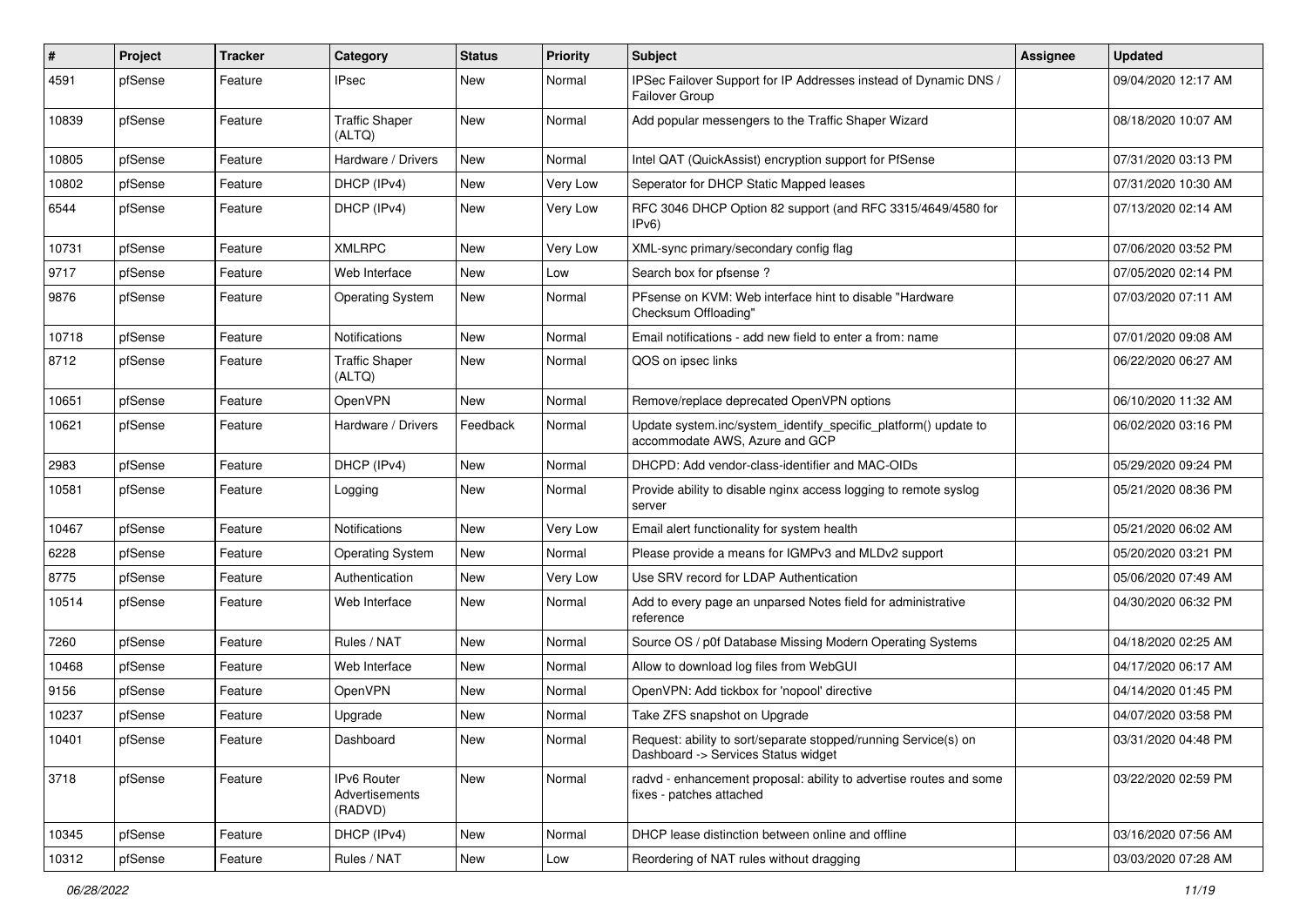| #     | Project | <b>Tracker</b> | Category            | <b>Status</b> | <b>Priority</b> | Subject                                                                              | <b>Assignee</b> | <b>Updated</b>      |
|-------|---------|----------------|---------------------|---------------|-----------------|--------------------------------------------------------------------------------------|-----------------|---------------------|
| 9680  | pfSense | Feature        | <b>DHCP Relay</b>   | New           | Normal          | Seperate DHCP Server and relay per interface                                         |                 | 02/27/2020 10:47 AM |
| 10258 | pfSense | Feature        | Certificates        | New           | Very Low        | allow to sign CA                                                                     |                 | 02/20/2020 04:20 AM |
| 10250 | pfSense | Feature        | DHCP (IPv4)         | New           | Very Low        | DHCP lease view by interface                                                         |                 | 02/11/2020 07:47 AM |
| 10204 | pfSense | Feature        | Interfaces          | New           | Low             | Possible clarification of Track IPv6 Interface Subnet ID                             |                 | 01/23/2020 01:04 PM |
| 10144 | pfSense | Feature        | Web Interface       | <b>New</b>    | Low             | Default Sort Order, DHCP Leases                                                      |                 | 12/31/2019 06:47 PM |
| 10137 | pfSense | Feature        | Package System      | New           | Normal          | net-mgmt/arpwatch: Update to 3.0                                                     |                 | 12/30/2019 05:16 PM |
| 9937  | pfSense | Feature        | Authentication      | New           | Normal          | OpenVPN Login User Privilege                                                         |                 | 11/29/2019 08:46 AM |
| 7078  | pfSense | Feature        | OpenVPN             | New           | Low             | Allow reordering of client specific overrides in OpenVPN                             |                 | 11/21/2019 02:48 PM |
| 1268  | pfSense | Feature        | Certificates        | <b>New</b>    | Normal          | Allow mass renewing of certs                                                         |                 | 11/01/2019 03:17 PM |
| 7248  | pfSense | Feature        | <b>IPsec</b>        | New           | Normal          | Web UI for IPSec settings should warn about poor security choices                    | Jim Pingle      | 10/31/2019 12:15 PM |
| 6103  | pfSense | Feature        | <b>DNS Resolver</b> | <b>New</b>    | Normal          | DNS Resolver Outgoing Interfaces should be able to use Gateway<br>Groups             |                 | 10/21/2019 08:02 AM |
| 9838  | pfSense | Feature        | OpenVPN             | <b>New</b>    | Normal          | PKCS11 support                                                                       |                 | 10/20/2019 02:12 PM |
| 9800  | pfSense | Feature        | Hardware / Drivers  | New           | Normal          | Add toggle for net.isr.dispatch=deferred in GUI                                      |                 | 09/29/2019 06:18 AM |
| 9775  | pfSense | Feature        | Backup / Restore    | New           | Normal          | AutoConfigBackup - Rolling per day/hour cap on changes, retention<br>policy          |                 | 09/20/2019 09:19 AM |
| 895   | pfSense | Feature        | PPP Interfaces      | <b>New</b>    | Very Low        | PPP subsystem MPPE/MPPC support                                                      |                 | 09/10/2019 04:24 PM |
| 9732  | pfSense | Feature        | DHCP (IPv4)         | New           | Normal          | System UTC time offset in DHCP Option 2                                              |                 | 09/06/2019 08:39 PM |
| 753   | pfSense | Feature        | OpenVPN             | New           | Normal          | Add OpenVPN foreign option support                                                   |                 | 09/02/2019 10:38 AM |
| 1388  | pfSense | Feature        | Multi-WAN           | New           | Normal          | 3G outbound failover connection with auto dial-up and hang-up                        |                 | 08/21/2019 11:27 AM |
| 4499  | pfSense | Feature        | LAGG Interfaces     | New           | Normal          | pfSense LAGG interfaces; unable to set speed and duplex for<br>member interfaces.    |                 | 08/21/2019 11:16 AM |
| 336   | pfSense | Feature        | LAGG Interfaces     | <b>New</b>    | Normal          | Option to create lagg under assign interfaces                                        |                 | 08/21/2019 11:16 AM |
| 3288  | pfSense | Feature        | Rules / NAT         | New           | Normal          | Macros for Interface Networks on Outbound NAT rule Source<br>drop-down               |                 | 08/21/2019 11:02 AM |
| 6207  | pfSense | Feature        | Rules / NAT         | <b>New</b>    | Normal          | Please, add "THIS_IF broadcast" Macro for use in firewall rules                      |                 | 08/21/2019 11:01 AM |
| 5735  | pfSense | Feature        | Aliases / Tables    | <b>New</b>    | Very Low        | Automaticaly add DHCP leases to alias list or make it readable in<br>selected fields |                 | 08/21/2019 11:01 AM |
| 4195  | pfSense | Feature        | Aliases / Tables    | <b>New</b>    | Low             | Aliases: sections                                                                    |                 | 08/21/2019 11:01 AM |
| 3387  | pfSense | Feature        | Aliases / Tables    | New           | Normal          | process_alias_urItable Frequency                                                     |                 | 08/21/2019 11:01 AM |
| 1979  | pfSense | Feature        | Aliases / Tables    | New           | Normal          | Add some default read-only system aliases                                            | Jim Pingle      | 08/21/2019 11:01 AM |
| 7563  | pfSense | Feature        | L <sub>2</sub> TP   | New           | Normal          | I2tp Suggestion: consider allowing IP/Subnet for the user.                           |                 | 08/21/2019 10:52 AM |
| 6283  | pfSense | Feature        | DHCP (IPv6)         | New           | Normal          | Register DHCPv6 leases with DNS resolver                                             |                 | 08/21/2019 10:48 AM |
| 7441  | pfSense | Feature        | DHCP (IPv4)         | New           | Low             | Display start/end times for Static Mapping leases on DHCP<br>Leases/DHCPv6 Leases    |                 | 08/21/2019 10:48 AM |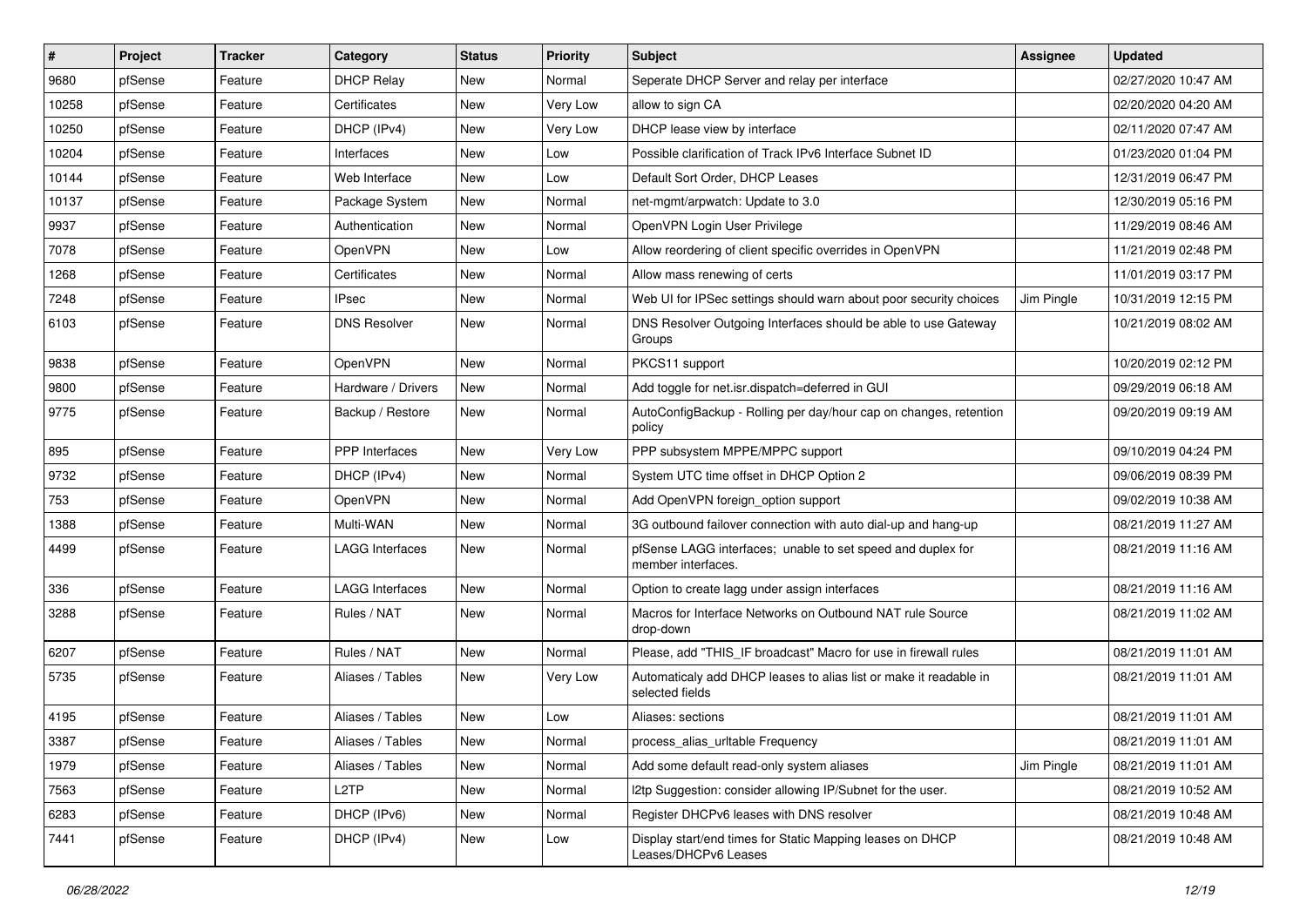| $\pmb{\#}$ | Project | <b>Tracker</b> | Category                            | <b>Status</b> | <b>Priority</b> | Subject                                                                           | <b>Assignee</b>      | <b>Updated</b>      |
|------------|---------|----------------|-------------------------------------|---------------|-----------------|-----------------------------------------------------------------------------------|----------------------|---------------------|
| 8243       | pfSense | Feature        | <b>XMLRPC</b>                       | New           | Normal          | Sync dashboard settings over xmlrpc                                               |                      | 08/21/2019 10:42 AM |
| 8170       | pfSense | Feature        | <b>XMLRPC</b>                       | <b>New</b>    | Normal          | XMLRPC Sync deletes entires on remote System                                      |                      | 08/21/2019 10:42 AM |
| 5825       | pfSense | Feature        | Authentication                      | <b>New</b>    | Normal          | Allow EAP-RADIUS for authentication servers                                       |                      | 08/21/2019 10:32 AM |
| 4098       | pfSense | Feature        | Authentication                      | New           | Normal          | Add option to force a password change on login                                    |                      | 08/21/2019 10:31 AM |
| 1656       | pfSense | Feature        | Diagnostics                         | <b>New</b>    | Normal          | Teach pfctl to kill states by port number                                         |                      | 08/21/2019 09:55 AM |
| 7442       | pfSense | Feature        | Diagnostics                         | New           | Low             | Suggestions for Diagnostics / ARP Table and Diagnostics / NDP<br>Table            |                      | 08/21/2019 09:27 AM |
| 7459       | pfSense | Feature        | Diagnostics                         | <b>New</b>    | Low             | "Refresh" button for Diagnostics/Tables display                                   |                      | 08/21/2019 09:27 AM |
| 8694       | pfSense | Feature        | Authentication                      | New           | Very Low        | Client CA Auth for PFSense WebGui                                                 |                      | 08/21/2019 09:25 AM |
| 9253       | pfSense | Feature        | User Manager /<br>Privileges        | New           | Normal          | RFE: True View-Only WebCFG options                                                |                      | 08/21/2019 09:21 AM |
| 8558       | pfSense | Feature        | Web Interface                       | <b>New</b>    | Normal          | Add more table sorting in various UI pages                                        |                      | 08/21/2019 09:14 AM |
| 8483       | pfSense | Feature        | <b>Traffic Shaper</b><br>(ALTQ)     | <b>New</b>    | Normal          | Allow user to choose order of Queues status                                       |                      | 08/21/2019 09:12 AM |
| 8316       | pfSense | Feature        | Rules / NAT                         | New           | Low             | expiration date when creating new rules                                           |                      | 08/21/2019 09:11 AM |
| 7781       | pfSense | Feature        | Rules / NAT                         | New           | Normal          | Please Enable Rule Separators on Manual Outbound NAT                              |                      | 08/21/2019 09:07 AM |
| 7182       | pfSense | Feature        | Dashboard                           | New           | Normal          | Break up System Widget on the Dashboard                                           |                      | 08/21/2019 08:59 AM |
| 7418       | pfSense | Feature        | Dynamic DNS                         | New           | Normal          | Dynamic dns should be sorted interface name                                       |                      | 08/21/2019 08:58 AM |
| 7398       | pfSense | Feature        | <b>Traffic Graphs</b>               | Assigned      | Normal          | Show average value of bandwidth in/out on Dashboard trafic graph                  | <b>Jared Dillard</b> | 08/21/2019 08:56 AM |
| 6842       | pfSense | Feature        | Package System                      | New           | Low             | Package Manager progress bar should indicate overall progress                     |                      | 08/21/2019 08:55 AM |
| 7181       | pfSense | Feature        | Rules / NAT                         | <b>New</b>    | Low             | Add Top and Add Bottom on Seperator                                               |                      | 08/21/2019 08:55 AM |
| 1883       | pfSense | Feature        | <b>Traffic Shaper</b><br>(Limiters) | New           | Normal          | Diag > Limiter Info presentation enhancement                                      |                      | 08/20/2019 03:46 PM |
| 6804       | pfSense | Feature        | Diagnostics                         | <b>New</b>    | Very Low        | Add row counter into Diagnostics -> Edit File                                     |                      | 08/20/2019 03:44 PM |
| 6602       | pfSense | Feature        | User Manager /<br>Privileges        | New           | Normal          | Config writes denied via "deny config write" permission should notify<br>as such  |                      | 08/20/2019 03:43 PM |
| 5556       | pfSense | Feature        | <b>Diagnostics</b>                  | New           | Normal          | No error when downloading non-existing file on Diagnostics/Execute                |                      | 08/20/2019 03:43 PM |
| 2049       | pfSense | Feature        | Rules / NAT                         | New           | Normal          | Show Auto Generated Rules and Use them to turn features on/off<br>when applicable |                      | 08/20/2019 03:37 PM |
| 5567       | pfSense | Feature        | Dashboard                           | New           | Low             | CARP status widget does not update in real time                                   |                      | 08/20/2019 03:33 PM |
| 4456       | pfSense | Feature        | Diagnostics                         | New           | Normal          | Packet capture additional filtering options                                       |                      | 08/20/2019 03:30 PM |
| 4997       | pfSense | Feature        | Rules / NAT                         | New           | Normal          | Add setting option to choose default log action for new firewall rules            |                      | 08/20/2019 03:29 PM |
| 4265       | pfSense | Feature        | UPnP/NAT-PMP                        | New           | Normal          | UPNP allow use of alias and schedule                                              |                      | 08/20/2019 02:57 PM |
| 7974       | pfSense | Feature        | Dashboard                           | New           | Normal          | ZFS RAID Monitor Not available                                                    |                      | 08/20/2019 01:34 PM |
| 1947       | pfSense | Feature        | Rules / NAT                         | New           | Normal          | Option to kill all states when creating a block rule                              |                      | 08/20/2019 01:09 PM |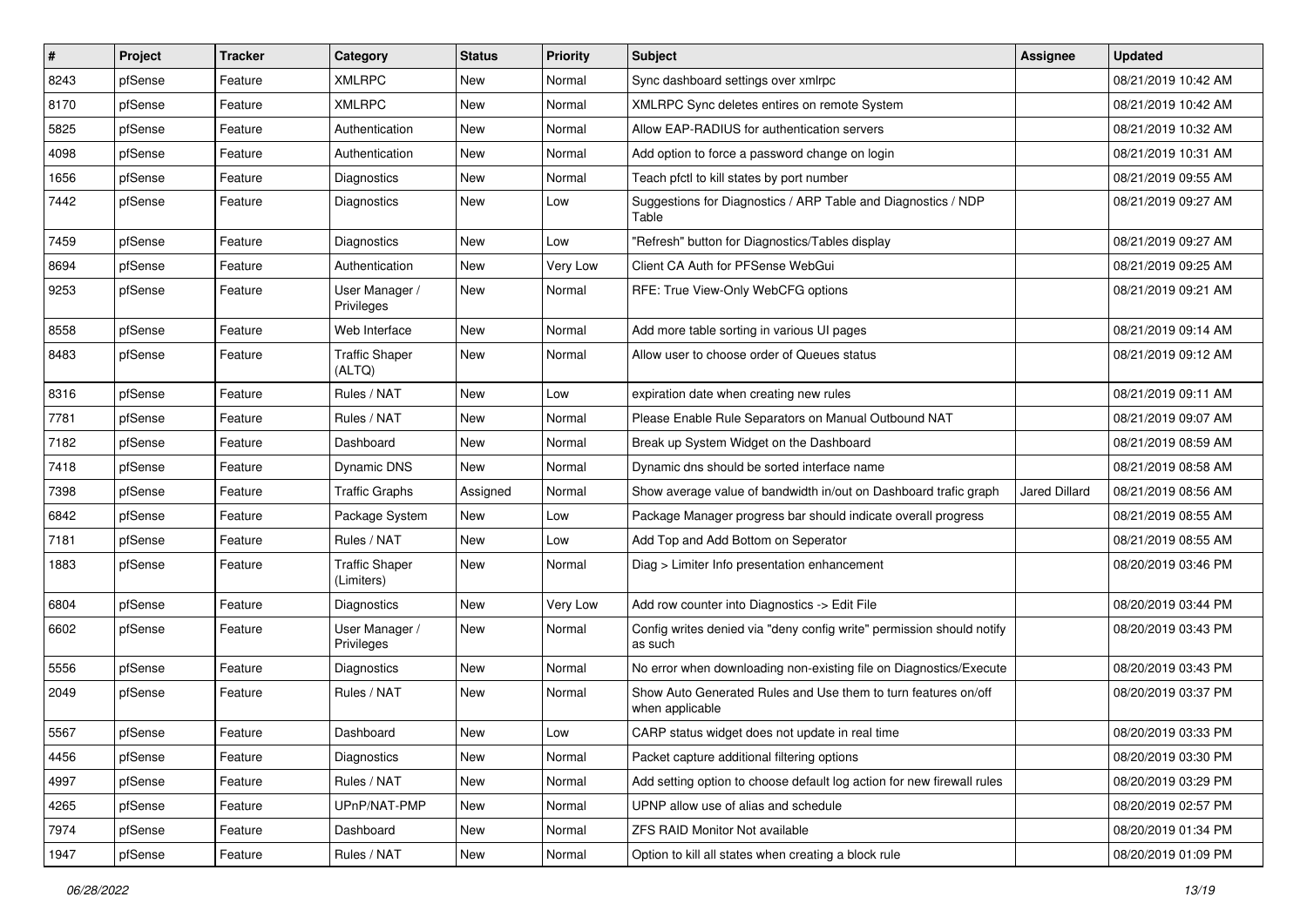| $\sharp$ | Project | <b>Tracker</b> | Category                                 | <b>Status</b> | <b>Priority</b> | <b>Subject</b>                                                                                                                     | <b>Assignee</b>      | <b>Updated</b>      |
|----------|---------|----------------|------------------------------------------|---------------|-----------------|------------------------------------------------------------------------------------------------------------------------------------|----------------------|---------------------|
| 1937     | pfSense | Feature        | Rules / NAT                              | New           | Normal          | Support for rule groupings                                                                                                         |                      | 08/20/2019 12:42 PM |
| 4470     | pfSense | Feature        | IPv6 Router<br>Advertisements<br>(RADVD) | New           | Normal          | RA page in GUI                                                                                                                     |                      | 08/20/2019 12:20 PM |
| 3162     | pfSense | Feature        | PPP Interfaces                           | New           | Low             | MLPPP Status of connections                                                                                                        |                      | 08/20/2019 10:20 AM |
| 1833     | pfSense | Feature        | <b>PPTP</b>                              | New           | Normal          | PPTP type WAN IPv6 support                                                                                                         |                      | 08/20/2019 10:12 AM |
| 4914     | pfSense | Feature        | Diagnostics                              | New           | Low             | Packet Capture Settings                                                                                                            |                      | 08/20/2019 08:51 AM |
| 8309     | pfSense | Feature        | Hardware / Drivers                       | New           | Normal          | Include apuled driver to add support for LEDs on PC Engines APU<br>boards                                                          | Darryn Storm         | 08/20/2019 08:47 AM |
| 7212     | pfSense | Feature        | Hardware / Drivers                       | New           | Normal          | Provide Driver for SG-1000 Crypto Accelerator                                                                                      | Luiz Souza           | 08/20/2019 08:46 AM |
| 6574     | pfSense | Feature        | Hardware / Drivers                       | New           | Normal          | Support USB RNDIS network interfaces                                                                                               |                      | 08/20/2019 08:46 AM |
| 9038     | pfSense | Feature        | Logging                                  | New           | Normal          | Live view of any log file                                                                                                          |                      | 08/19/2019 02:55 PM |
| 7720     | pfSense | Feature        | Hardware / Drivers                       | New           | Normal          | Add general watchdog kernel modules (like ichwd) and watchdogd<br>support in the GUI.                                              |                      | 08/19/2019 01:20 PM |
| 6845     | pfSense | Feature        | Interfaces                               | New           | Normal          | DHCP / DHCPv6 WAN client status page                                                                                               |                      | 08/19/2019 12:37 PM |
| 2323     | pfSense | Feature        | DHCP (IPv4)                              | New           | Low             | GUI doesn't allow to configure DHCP server to serve IP addresses<br>belonging to subnets wich are not associated with an interface |                      | 08/19/2019 10:27 AM |
| 2774     | pfSense | Feature        | DHCP (IPv4)                              | New           | Normal          | Extend DHCP Pools code to allow using different subnets                                                                            |                      | 08/19/2019 10:27 AM |
| 4681     | pfSense | Feature        | Backup / Restore                         | New           | Normal          | AutoConfigBackup make a way to easily download a saved backup                                                                      |                      | 08/16/2019 12:46 PM |
| 9627     | pfSense | Feature        | Captive Portal                           | New           | Normal          | Captive Portal only shows authenticated users                                                                                      |                      | 08/14/2019 02:48 PM |
| 9293     | pfSense | Feature        | Web Interface                            | <b>New</b>    | Low             | Provide WebUI message (banner) prior to login                                                                                      |                      | 08/14/2019 02:39 PM |
| 9575     | pfSense | Feature        | DHCP (IPv6)                              | New           | Very Low        | RFC 7078 - Distributing Address Selection Policy Using DHCPv6                                                                      |                      | 08/14/2019 02:39 PM |
| 9591     | pfSense | Feature        | Rules / NAT                              | New           | Normal          | Add under firewall rules a search box                                                                                              |                      | 08/14/2019 02:39 PM |
| 9288     | pfSense | Feature        | Authentication                           | New           | Normal          | SSHGuard add pfSense signature in standard                                                                                         |                      | 08/14/2019 01:19 PM |
| 9222     | pfSense | Feature        | Authentication                           | New           | Normal          | Add sshguard log when release an IP                                                                                                |                      | 08/14/2019 01:00 PM |
| 9060     | pfSense | Feature        | Logging                                  | New           | Normal          | add rule name filtering field for firewall log viewer                                                                              |                      | 08/14/2019 12:38 PM |
| 8929     | pfSense | Feature        | Web Interface                            | New           | Normal          | Scroll bar css dark theme                                                                                                          |                      | 08/14/2019 12:16 PM |
| 8458     | pfSense | Feature        | Dashboard                                | New           | Low             | Allow reordering of interface widget                                                                                               |                      | 08/14/2019 10:52 AM |
| 8274     | pfSense | Feature        | <b>Traffic Graphs</b>                    | New           | Normal          | Reverse Inverse Traffic Graph View                                                                                                 | <b>Jared Dillard</b> | 08/14/2019 10:31 AM |
| 8372     | ptSense | Feature        | Logging                                  | New           | Normal          | add gui setting to adjust refresh rate for dynamic firewall logs                                                                   |                      | 08/14/2019 10:31 AM |
| 7541     | pfSense | Feature        | Installer                                | <b>New</b>    | Normal          | ZFS Install, add hot spare option                                                                                                  |                      | 08/14/2019 09:32 AM |
| 7881     | pfSense | Feature        | OpenVPN                                  | New           | Normal          | OpenVPN client - add support for multiple server entries                                                                           |                      | 08/14/2019 09:32 AM |
| 8036     | pfSense | Feature        | <b>IPsec</b>                             | New           | Normal          | Want to run multiple Mobile Client IKEv2 server instances                                                                          |                      | 08/14/2019 09:31 AM |
| 7812     | pfSense | Feature        | Web Interface                            | New           | Normal          | ZFS handling of autopreplace                                                                                                       |                      | 08/13/2019 03:53 PM |
| 7800     | pfSense | Feature        | Logging                                  | New           | Normal          | Add option for state logging                                                                                                       |                      | 08/13/2019 03:51 PM |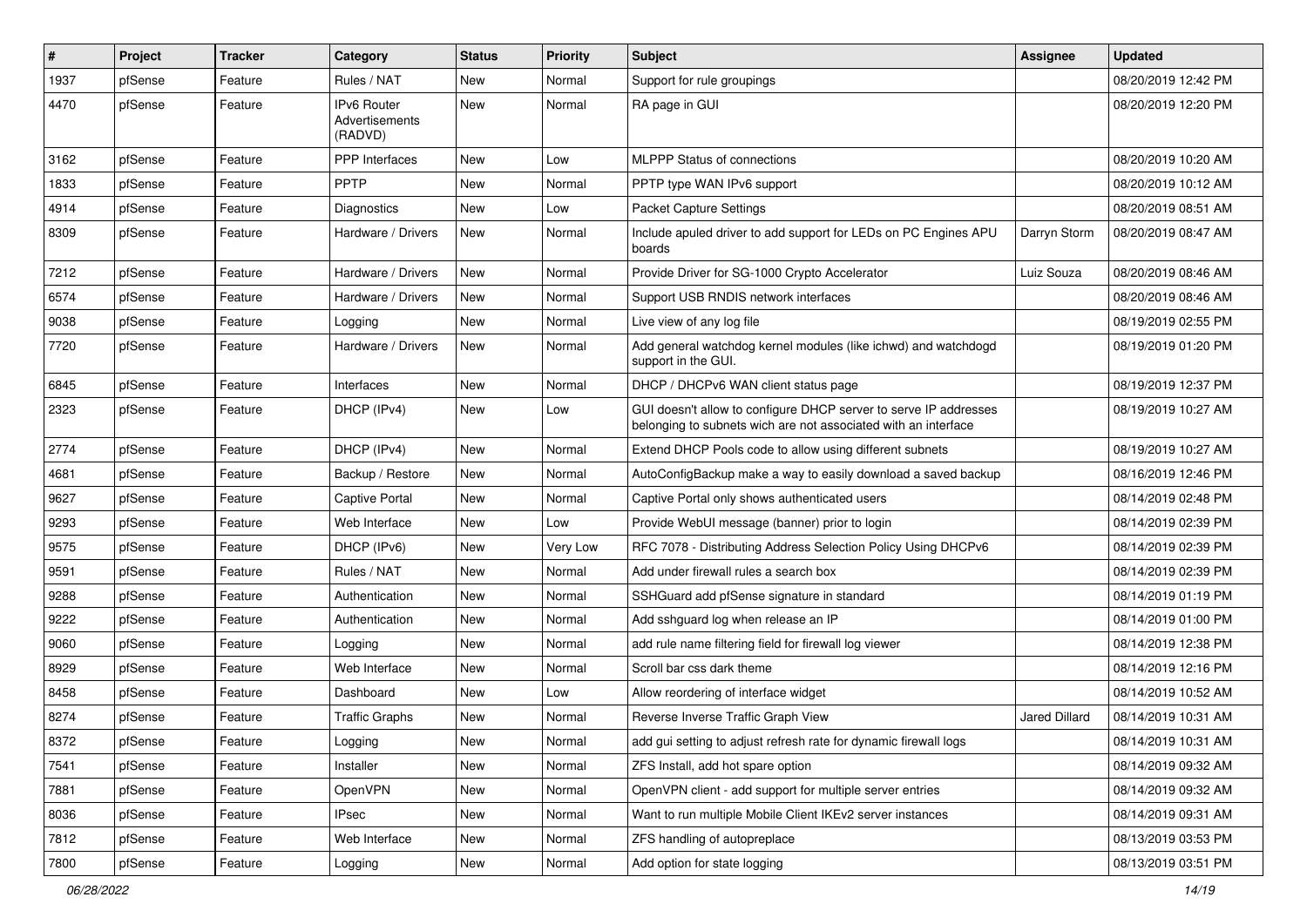| $\vert$ # | Project | <b>Tracker</b> | Category                                 | <b>Status</b> | Priority | Subject                                                                                   | <b>Assignee</b> | <b>Updated</b>      |
|-----------|---------|----------------|------------------------------------------|---------------|----------|-------------------------------------------------------------------------------------------|-----------------|---------------------|
| 7761      | pfSense | Feature        | Rules / NAT                              | New           | Normal   | Add a way to match on IPv6 proto=0 (hop-by-hop header extension)                          |                 | 08/13/2019 03:49 PM |
| 7738      | pfSense | Feature        | <b>IPsec</b>                             | New           | Normal   | Highlight which IPSec (or other VPN) crypto modes are<br>hardware-accelerated in the UI   |                 | 08/13/2019 03:46 PM |
| 5619      | pfSense | Feature        | <b>Operating System</b>                  | New           | Normal   | Curl with ARES support                                                                    |                 | 08/13/2019 02:56 PM |
| 7030      | pfSense | Feature        | Multi-WAN                                | New           | Very Low | New Feature Load Balance Per Amount Of GB                                                 |                 | 08/13/2019 02:56 PM |
| 6796      | pfSense | Feature        | Interfaces                               | New           | Normal   | Allow hostnames as GRE and GIF endpoints                                                  |                 | 08/13/2019 02:35 PM |
| 6816      | pfSense | Feature        | IPv6 Router<br>Advertisements<br>(RADVD) | New           | Normal   | Status and/or Diagnostics page for radvd                                                  |                 | 08/13/2019 02:35 PM |
| 6554      | pfSense | Feature        | <b>NTPD</b>                              | New           | Normal   | Reintroduce NTP mode7 for IEEE 1588 PTPd interop                                          |                 | 08/13/2019 01:40 PM |
| 6604      | pfSense | Feature        | <b>NTPD</b>                              | New           | Normal   | Allow NTP server list to be overridden by DHCP/PPP                                        |                 | 08/13/2019 01:39 PM |
| 6615      | pfSense | Feature        | DHCP (IPv4)                              | New           | Normal   | new DHCP server option                                                                    |                 | 08/13/2019 01:39 PM |
| 6412      | pfSense | Feature        | <b>Operating System</b>                  | New           | Normal   | Add includedir directive for /var/etc/xinet.d to xinetd configuration                     |                 | 08/13/2019 01:23 PM |
| 6469      | pfSense | Feature        | Console Menu                             | New           | Normal   | Improve help + self documentation in console PHP shell                                    |                 | 08/13/2019 01:23 PM |
| 6539      | pfSense | Feature        | Rules / NAT                              | New           | Normal   | ICMPv6 filtering requires multiple rules - no range support                               |                 | 08/13/2019 01:23 PM |
| 4472      | pfSense | Feature        | Build / Release                          | New           | Normal   | Cryptographically sign every (sub-)release                                                |                 | 08/13/2019 12:53 PM |
| 5080      | pfSense | Feature        | DHCP (IPv4)                              | New           | Normal   | Settings tab under Services>DHCP Server                                                   |                 | 08/13/2019 12:53 PM |
| 4707      | pfSense | Feature        | Rules / NAT                              | New           | Normal   | Can't override block port 0 rules in filter.inc                                           |                 | 08/13/2019 12:53 PM |
| 2024      | pfSense | Feature        | Package System                           | New           | Normal   | RRD Graphs for packages                                                                   |                 | 08/13/2019 12:24 PM |
| 2771      | pfSense | Feature        | Rules / NAT                              | New           | Normal   | Add packet tracing simulator                                                              |                 | 08/13/2019 12:24 PM |
| 385       | pfSense | Feature        | Captive Portal                           | New           | Normal   | Reverse captive portal                                                                    |                 | 08/13/2019 12:23 PM |
| 7602      | pfSense | Feature        | <b>Operating System</b>                  | New           | Normal   | Auto-Create bootable USB for recovery                                                     |                 | 08/13/2019 09:50 AM |
| 7799      | pfSense | Feature        | Rules / NAT                              | New           | Normal   | Make an ajax call to toggle logging by clicking on the logging icon<br>next to a rule     |                 | 08/13/2019 09:40 AM |
| 9621      | pfSense | Feature        | User Manager /<br>Privileges             | New           | Normal   | More convenient deletion of single user privileges                                        |                 | 07/09/2019 03:09 AM |
| 9574      | pfSense | Feature        | Package System                           | New           | Normal   | Show changelog at package upgrade                                                         |                 | 06/02/2019 04:35 AM |
| 9464      | pfSense | Feature        | Interfaces                               | New           | Normal   | Marvell 6000 -- netgate hardware (e.g.: XG-7100, XG-3100) internal<br>switch LACP support |                 | 04/08/2019 07:58 AM |
| 9436      | pfSense | Feature        | <b>DNS Resolver</b>                      | New           | Normal   | Unbound: enable dnstap support                                                            |                 | 03/27/2019 07:54 PM |
| 3652      | pfSense | Feature        | OpenVPN                                  | New           | Normal   | OpenVPN - Dynamic IPv6 Tunnel Network                                                     |                 | 03/20/2019 09:50 AM |
| 9336      | pfSense | Feature        | Notifications                            | New           | Very Low | Make Dynamic DNS update notification e-mail optional                                      |                 | 02/18/2019 11:49 AM |
| 7244      | pfSense | Feature        | Developer Tools                          | New           | Normal   | Publish pfsense as a Vagrant Basebox                                                      |                 | 01/29/2019 04:09 AM |
| 9063      | pfSense | Feature        | Dynamic DNS                              | New           | Normal   | Allow dynamic DNS client entry to specify which Check IP service to<br>use                |                 | 10/24/2018 11:53 AM |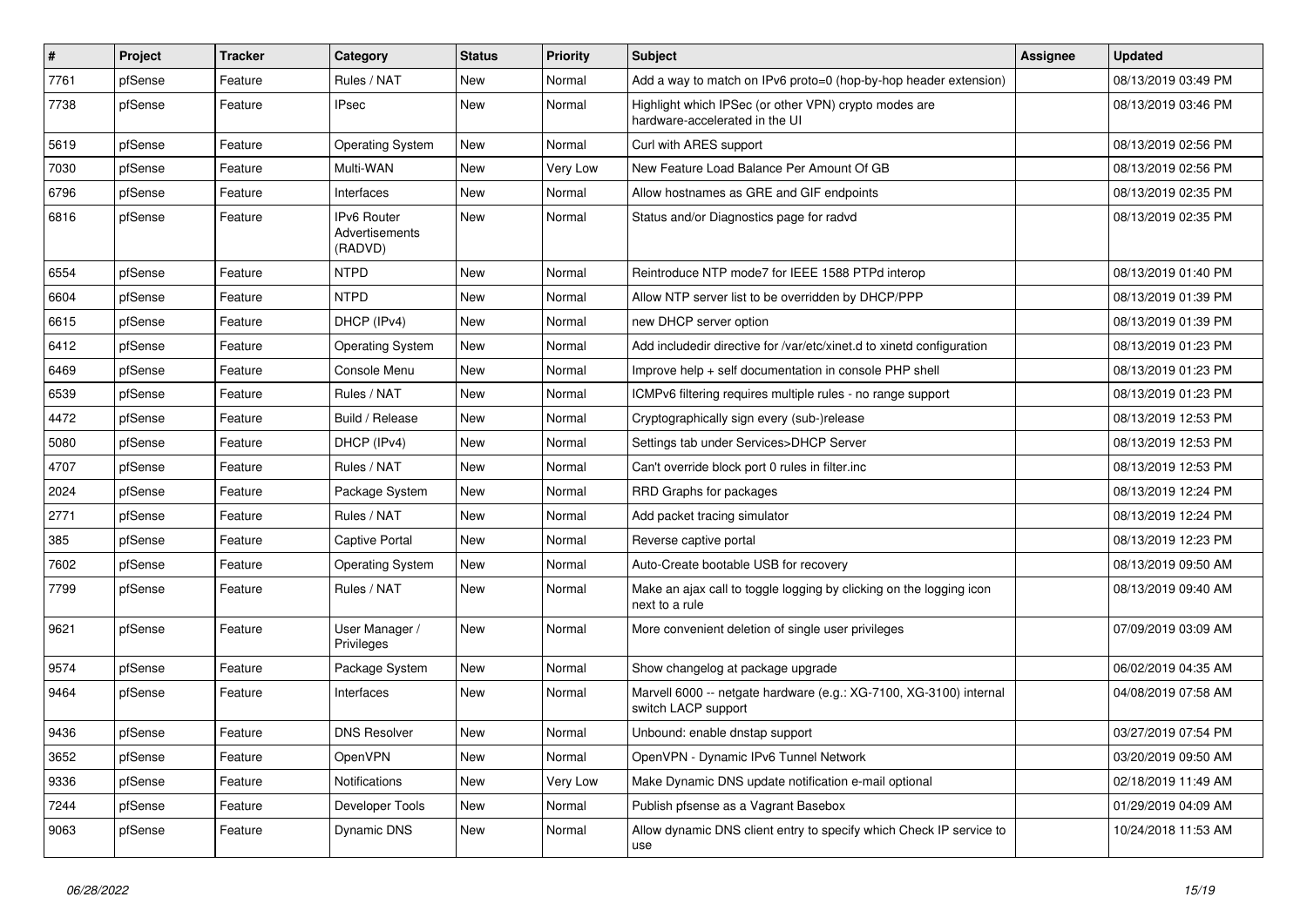| #    | Project | <b>Tracker</b> | Category                                 | <b>Status</b> | <b>Priority</b> | <b>Subject</b>                                                                                                      | Assignee             | <b>Updated</b>      |
|------|---------|----------------|------------------------------------------|---------------|-----------------|---------------------------------------------------------------------------------------------------------------------|----------------------|---------------------|
| 1136 | pfSense | Feature        | Rules / NAT                              | New           | Normal          | Add logic to automatically avoid route-to for static route networks                                                 |                      | 10/09/2018 05:11 AM |
| 8879 | pfSense | Feature        | DHCP (IPv4)                              | New           | Very Low        | DHCP options ADD force options                                                                                      |                      | 09/07/2018 09:14 AM |
| 1924 | pfSense | Feature        | Captive Portal                           | New           | Normal          | Ability of CP's allowed IP addresses to use aliases                                                                 |                      | 07/26/2018 04:28 AM |
| 8385 | pfSense | Feature        | Rules / NAT                              | New           | Normal          | Utilize IP addresses from successfully authenticated OpenVPN<br>endpoints to Update Firewall Rules                  |                      | 07/19/2018 03:07 PM |
| 8641 | pfSense | Feature        | Web Interface                            | <b>New</b>    | Normal          | Need way to disable HSTS and/or replace webConfigurator<br>certificate from CLI                                     |                      | 07/16/2018 10:21 AM |
| 8599 | pfSense | Feature        | Rules / NAT                              | <b>New</b>    | Very Low        | IPv6 flow labels                                                                                                    |                      | 07/16/2018 07:36 AM |
| 8532 | pfSense | Feature        | OpenVPN                                  | New           | Low             | Ability to add metric to pushed routes                                                                              |                      | 05/22/2018 07:45 AM |
| 701  | pfSense | Feature        | Rules / NAT                              | <b>New</b>    | Normal          | Interface groups with NAT                                                                                           |                      | 05/11/2018 10:12 PM |
| 8474 | pfSense | Feature        | <b>High Availability</b>                 | New           | Low             | Easier Conversion to HA Pair from Existing Non-HA Firewall                                                          |                      | 04/19/2018 11:52 PM |
| 3882 | pfSense | Feature        | Web Interface                            | New           | Normal          | Add OUI database to the base system, remove dependency on<br>nmap                                                   |                      | 03/08/2018 06:44 PM |
| 7495 | pfSense | Feature        | <b>DNS Resolver</b>                      | <b>New</b>    | Low             | Ability to set TTL for local for Unbound host overrides and dhcp<br>leases                                          |                      | 03/06/2018 09:46 AM |
| 8349 | pfSense | Feature        | <b>Traffic Graphs</b>                    | <b>New</b>    | Normal          | Show the actual numerical information (upload/download speeds) in<br>the traffic graph dashboard widget             | Jared Dillard        | 02/28/2018 09:42 AM |
| 8346 | pfSense | Feature        | <b>IPsec</b>                             | New           | Normal          | Let pFSense act as an IPSec XAuth VPN Client                                                                        |                      | 02/23/2018 07:39 AM |
| 7216 | pfSense | Feature        | Web Interface                            | New           | Normal          | Allow user to choose date display format                                                                            | <b>Phillip Davis</b> | 02/02/2018 04:20 PM |
| 8262 | pfSense | Feature        | IPv6 Router<br>Advertisements<br>(RADVD) | <b>New</b>    | Normal          | Make each prefix flags configurable separately.                                                                     |                      | 01/16/2018 12:35 PM |
| 4899 | pfSense | Feature        | DHCP (IPv4)                              | <b>New</b>    | Normal          | Additional BOOTP/DHCP Options should allow a force option                                                           |                      | 01/02/2018 02:24 PM |
| 8236 | pfSense | Feature        | <b>DNS Resolver</b>                      | <b>New</b>    | Normal          | Ability to configure "forward-first" and "forward-host" options for more<br>robust domain overrides in DNS Resolver |                      | 12/26/2017 01:26 AM |
| 7281 | pfSense | Feature        | OpenVPN                                  | New           | Normal          | OpenVPN: Add support for IPv6 dynamic prefix selection                                                              |                      | 12/21/2017 08:56 PM |
| 8168 | pfSense | Feature        | <b>IPsec</b>                             | <b>New</b>    | Normal          | strongswan dhcp option                                                                                              |                      | 12/19/2017 04:14 AM |
| 8178 | pfSense | Feature        | Package System                           | New           | Normal          | Allow setting attributes for form elements in package XML                                                           |                      | 12/09/2017 07:48 PM |
| 3185 | pfSense | Feature        | DHCP (IPv6)                              | <b>New</b>    | Normal          | Accommodate a DHCPv6 failover-like mechanism                                                                        |                      | 11/24/2017 10:44 AM |
| 8078 | pfSense | Feature        | PPP Interfaces                           | New           | Normal          | <b>PPPoE Reconnect Wait Time</b>                                                                                    |                      | 11/09/2017 05:13 PM |
| 7988 | pfSense | Feature        | Web Interface                            | New           | Normal          | Compact Theme based on Compact-RED with the default theme<br>colors.                                                |                      | 10/23/2017 05:34 AM |
| 7688 | pfSense | Feature        | Backup / Restore                         | New           | Low             | AutoConfigBackup - Info Icon - username only                                                                        |                      | 10/22/2017 10:46 AM |
| 7971 | pfSense | Feature        | Captive Portal                           | New           | Normal          | Allow import, export and synchronization of MACs under Captive<br>Portal service                                    |                      | 10/19/2017 04:56 AM |
| 7957 | pfSense | Feature        | Web Interface                            | New           | Normal          | GUI theme - separate "colour" from "compact/normal" in theme<br>dropdown                                            |                      | 10/17/2017 06:58 AM |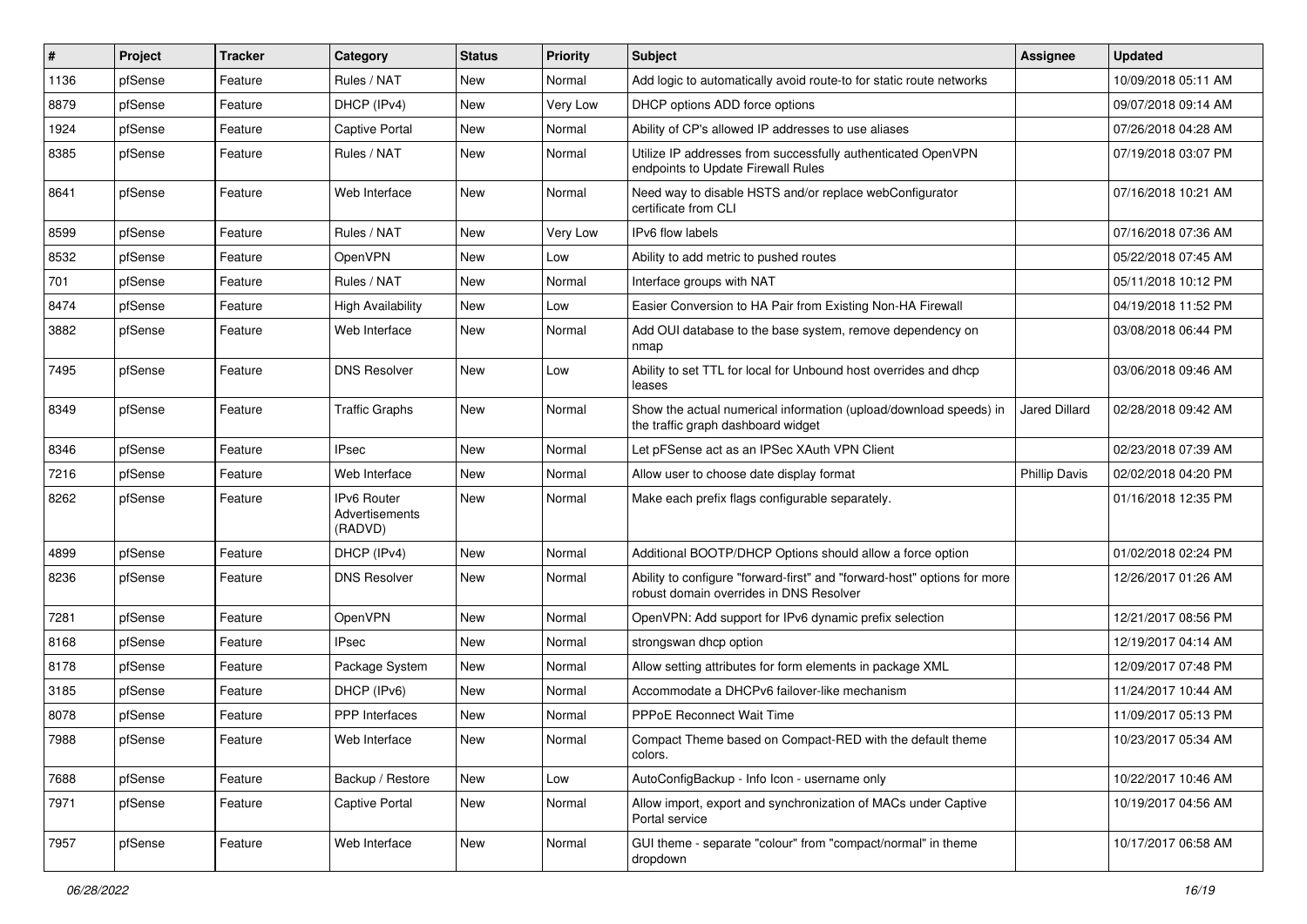| #    | Project | <b>Tracker</b> | Category                        | <b>Status</b> | <b>Priority</b> | Subject                                                                                                               | <b>Assignee</b> | <b>Updated</b>      |
|------|---------|----------------|---------------------------------|---------------|-----------------|-----------------------------------------------------------------------------------------------------------------------|-----------------|---------------------|
| 7956 | pfSense | Feature        | Web Interface                   | New           | Normal          | Favicon able to match GUI colour setting?                                                                             |                 | 10/17/2017 06:36 AM |
| 7934 | pfSense | Feature        | Dashboard                       | New           | Very Low        | format support phone# for international use                                                                           |                 | 10/12/2017 04:38 PM |
| 7922 | pfSense | Feature        | Rules / NAT                     | New           | Normal          | Add the option to select the ISP IPv6 Delegated Prefix as a<br>destination in firewall rules                          |                 | 10/10/2017 06:36 PM |
| 7888 | pfSense | Feature        | Package System                  | New           | Normal          | Add a button in package manager GUI to upgrade all packages                                                           |                 | 09/28/2017 05:50 AM |
| 4796 | pfSense | Feature        | Routing                         | New           | Normal          | Support Multiple FIBs in pfSense                                                                                      | Luiz Souza      | 09/22/2017 12:12 AM |
| 7852 | pfSense | Feature        | <b>DNS Resolver</b>             | New           | Normal          | Add views support to Unbound GUI                                                                                      |                 | 09/11/2017 12:26 PM |
| 7085 | pfSense | Feature        | Rules / NAT                     | New           | Normal          | Edit Firewall Rules Seperator                                                                                         |                 | 09/10/2017 09:15 AM |
| 2963 | pfSense | Feature        | Captive Portal                  | New           | Normal          | Captive Portal MAC authentication request                                                                             |                 | 08/22/2017 09:09 PM |
| 7773 | pfSense | Feature        | <b>IPsec</b>                    | New           | Normal          | IPSec using IKEv2 with split DNS not using provided domain names                                                      |                 | 08/15/2017 05:25 PM |
| 7747 | pfSense | Feature        | Console Menu                    | New           | Normal          | Minor UI Tweak: Make hitting enter on the console (esp via SSH)<br>should not log you out, but simply redraw the menu |                 | 08/01/2017 04:03 PM |
| 1219 | pfSense | Feature        | Developer Tools                 | New           | Low             | Ship DTRACE enabled kernels in the images                                                                             |                 | 07/26/2017 03:14 AM |
| 7718 | pfSense | Feature        | Dynamic DNS                     | New           | Very Low        | Hostname for Custom DynDNS Updater.                                                                                   |                 | 07/24/2017 10:05 AM |
| 6038 | pfSense | Feature        | Interfaces                      | New           | Normal          | Add ability to configure which interface is chosen for defining<br>hostname IP in /etc/hosts                          |                 | 07/07/2017 09:56 AM |
| 7531 | pfSense | Feature        | Package System                  | New           | Low             | pkg behavior when encountering invalid SSL certificate                                                                |                 | 05/08/2017 06:57 PM |
| 2676 | pfSense | Feature        | Rules / NAT                     | New           | Normal          | Reply-to option in firewall rule                                                                                      |                 | 05/05/2017 03:15 PM |
| 7521 | pfSense | Feature        | Package System                  | New           | High            | Package Updates via Mirror                                                                                            |                 | 05/04/2017 08:21 PM |
| 3697 | pfSense | Feature        | Backup / Restore                | New           | Normal          | New backup/restore area: Certificates                                                                                 |                 | 03/11/2017 11:30 AM |
| 7365 | pfSense | Feature        | Logging                         | New           | Low             | Pass firewall/filter rule set through logging for centralized loggers to<br>key on                                    |                 | 03/07/2017 10:44 AM |
| 7292 | pfSense | Feature        | Dynamic DNS                     | New           | Normal          | DynamicDNS configuration does not sync to HA secondary                                                                |                 | 02/21/2017 04:56 PM |
| 5850 | pfSense | Feature        | User Manager /<br>Privileges    | New           | Normal          | Limit "WebCfg - System: User Manager page" privilege to<br>non-admins and non-admin groups                            |                 | 02/19/2017 10:04 AM |
| 5813 | pfSense | Feature        | <b>Traffic Shaper</b><br>(ALTQ) | New           | Normal          | Replacement of layer7 filter                                                                                          |                 | 02/18/2017 05:08 PM |
| 4234 | pfSense | Feature        | <b>IPsec</b>                    | Assigned      | Low             | allow for strict user <> cn validation of mobile ipsec users when<br>using rsa+xauth                                  |                 | 01/24/2017 06:11 AM |
| 6956 | pfSense | Feature        | <b>Captive Portal</b>           | New           | Normal          | Allow more control over concurrent logins                                                                             |                 | 11/23/2016 12:01 PM |
| 6917 | pfSense | Feature        | Upgrade                         | New           | Normal          | Add ability to choose from what IP/IFACE you search for updates                                                       |                 | 11/11/2016 09:51 AM |
| 3859 | pfSense | Feature        | Gateway Monitoring              | New           | Low             | Make it possible to set the source IP address for gateway monitoring                                                  |                 | 11/06/2016 10:12 PM |
| 2573 | pfSense | Feature        | Captive Portal                  | New           | Normal          | Captive Portal support of RADIUS POD (Packet of Disconnect)                                                           |                 | 10/17/2016 03:14 AM |
| 5616 | pfSense | Feature        | Wireless                        | New           | Normal          | Incorrect Wireless Channel                                                                                            | Jim Thompson    | 10/09/2016 03:33 PM |
| 6569 | pfSense | Feature        | <b>NTPD</b>                     | New           | Normal          | Support Rockwell ZODIAC binary protocol (Jupiter receiver) for high<br>precision                                      | Jim Pingle      | 07/18/2016 11:45 AM |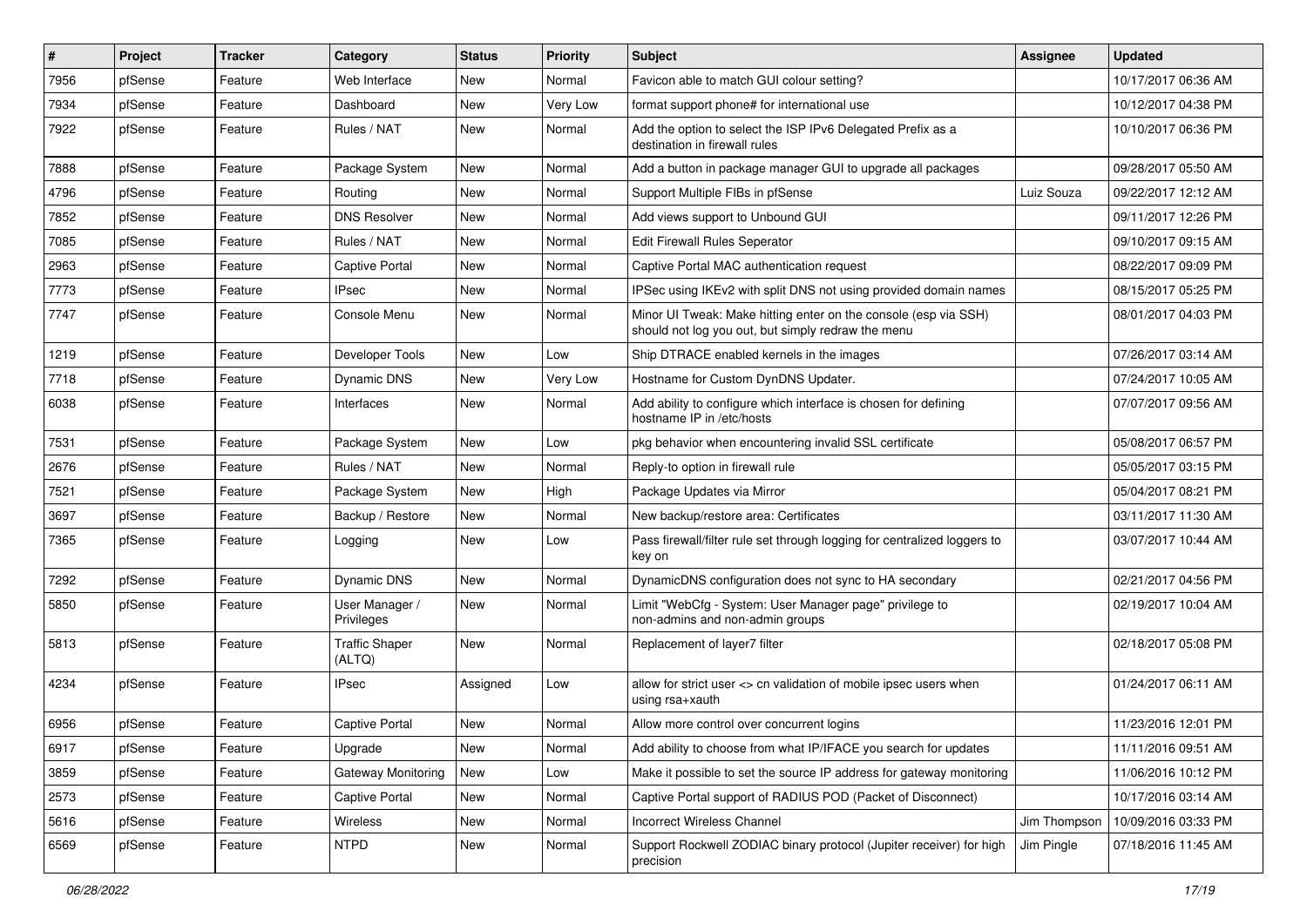| $\pmb{\#}$ | Project | <b>Tracker</b> | Category                        | <b>Status</b> | Priority | <b>Subject</b>                                                                                               | Assignee | <b>Updated</b>      |
|------------|---------|----------------|---------------------------------|---------------|----------|--------------------------------------------------------------------------------------------------------------|----------|---------------------|
| 6608       | pfSense | Feature        | Backup / Restore                | <b>New</b>    | Low      | backup and restore dhcp                                                                                      |          | 07/13/2016 04:09 PM |
| 4010       | pfSense | Feature        | <b>OpenVPN</b>                  | New           | Normal   | OpenVPN always loads engines available on openssl                                                            |          | 07/08/2016 10:29 PM |
| 6500       | pfSense | Feature        | Package System                  | New           | Normal   | Should be a way to determine which packages are available without<br>having to update/install                |          | 06/17/2016 05:34 PM |
| 6215       | pfSense | Feature        | Web Interface                   | New           | Normal   | Create consistent UI for admin access security                                                               |          | 04/20/2016 03:05 PM |
| 6213       | pfSense | Feature        | <b>IPsec</b>                    | New           | Normal   | IPSEC: IPV4/IPV6 dual-interface-stack support for Mobile IKE                                                 |          | 04/20/2016 07:48 AM |
| 3862       | pfSense | Feature        | <b>IGMP Proxy</b>               | New           | Normal   | Allow configuration of IGMP proxy's 'quickleave' parameter from the<br>web interface                         |          | 04/05/2016 03:24 AM |
| 5835       | pfSense | Feature        | OpenVPN                         | New           | Very Low | Improve OpenVPN client gateway detection in edge cases where the<br>remote does not send gateway information |          | 03/20/2016 12:29 AM |
| 5474       | pfSense | Feature        | Interfaces                      | <b>New</b>    | Normal   | Add 802.1x configuration to wired interfaces.                                                                |          | 03/16/2016 04:32 PM |
| 5950       | pfSense | Feature        | DHCP (IPv6)                     | New           | Normal   | DHCPv6 Server support for PD of PD-obtained networks                                                         |          | 03/04/2016 03:04 AM |
| 2315       | pfSense | Feature        | <b>Traffic Shaper</b><br>(ALTQ) | New           | Normal   | Traffic Shaper - Adaptive Bandwidth Management                                                               |          | 02/06/2016 05:07 AM |
| 2025       | pfSense | Feature        | Captive Portal                  | New           | Normal   | Captive Portal: Easy accessible Logout page instead of Logout<br>pop-up window                               |          | 02/06/2016 04:59 AM |
| 1307       | pfSense | Feature        | Web Interface                   | <b>New</b>    | Normal   | Request: Option To Resolve Addresses in State Table Summary                                                  |          | 02/06/2016 04:58 AM |
| 986        | pfSense | Feature        | Web Interface                   | New           | Normal   | Dynamic states view                                                                                          |          | 02/06/2016 04:58 AM |
| 96         | pfSense | Feature        | Rules / NAT                     | New           | Normal   | Add "All local networks" to source and destination drop down boxen<br>in firewall rules                      |          | 02/06/2016 04:53 AM |
| 371        | pfSense | Feature        | Rules / NAT                     | New           | Normal   | Allow moving of bogon and RFC 1918 rules                                                                     |          | 02/06/2016 04:53 AM |
| 4165       | pfSense | Feature        | Rules / NAT                     | New           | Low      | Allow for security zones when defining interfaces and firewall rules.                                        |          | 02/06/2016 04:35 AM |
| 1574       | pfSense | Feature        | User Manager /<br>Privileges    | New           | Normal   | Password quality enforcment.                                                                                 |          | 02/06/2016 04:15 AM |
| 2276       | pfSense | Feature        | Certificates                    | New           | Normal   | Remote CRL fetch support                                                                                     |          | 02/06/2016 04:14 AM |
| 4501       | pfSense | Feature        | Notifications                   | New           | Normal   | Allow email report to send multiple destination                                                              |          | 02/06/2016 04:07 AM |
| 290        | pfSense | Feature        | Multi-WAN                       | New           | Low      | Add Multi-WAN awareness to UPnP                                                                              |          | 01/06/2016 05:24 PM |
| 3115       | pfSense | Feature        | Multi-WAN                       | New           | Normal   | Traffic shaping for multi WAN                                                                                |          | 12/07/2015 02:20 PM |
| 5525       | pfSense | Feature        | OpenVPN                         | New           | Normal   | Add static routes for OpenVPN client remote peer addresses when<br>using non-default WANs                    |          | 11/25/2015 08:44 AM |
| 5360       | pfSense | Feature        | UPnP/NAT-PMP                    | New           | Normal   | Add possibility to configure independent "UPnP & NAT-PMP"<br>instances                                       |          | 10/31/2015 04:25 AM |
| 5307       | pfSense | Feature        | <b>RRD Graphs</b>               | New           | Low      | Add logarithmic scale option to RRD graphs                                                                   |          | 10/14/2015 07:37 AM |
| 4628       | pfSense | Feature        | Web Interface                   | New           | Normal   | Add GUI to manage loader tunables (e.g. loader.conf.local)                                                   |          | 09/16/2015 04:28 PM |
| 4989       | pfSense | Feature        | <b>IPsec</b>                    | <b>New</b>    | Normal   | Allow all valid strongswan remote gateway options in gui                                                     |          | 08/20/2015 02:57 PM |